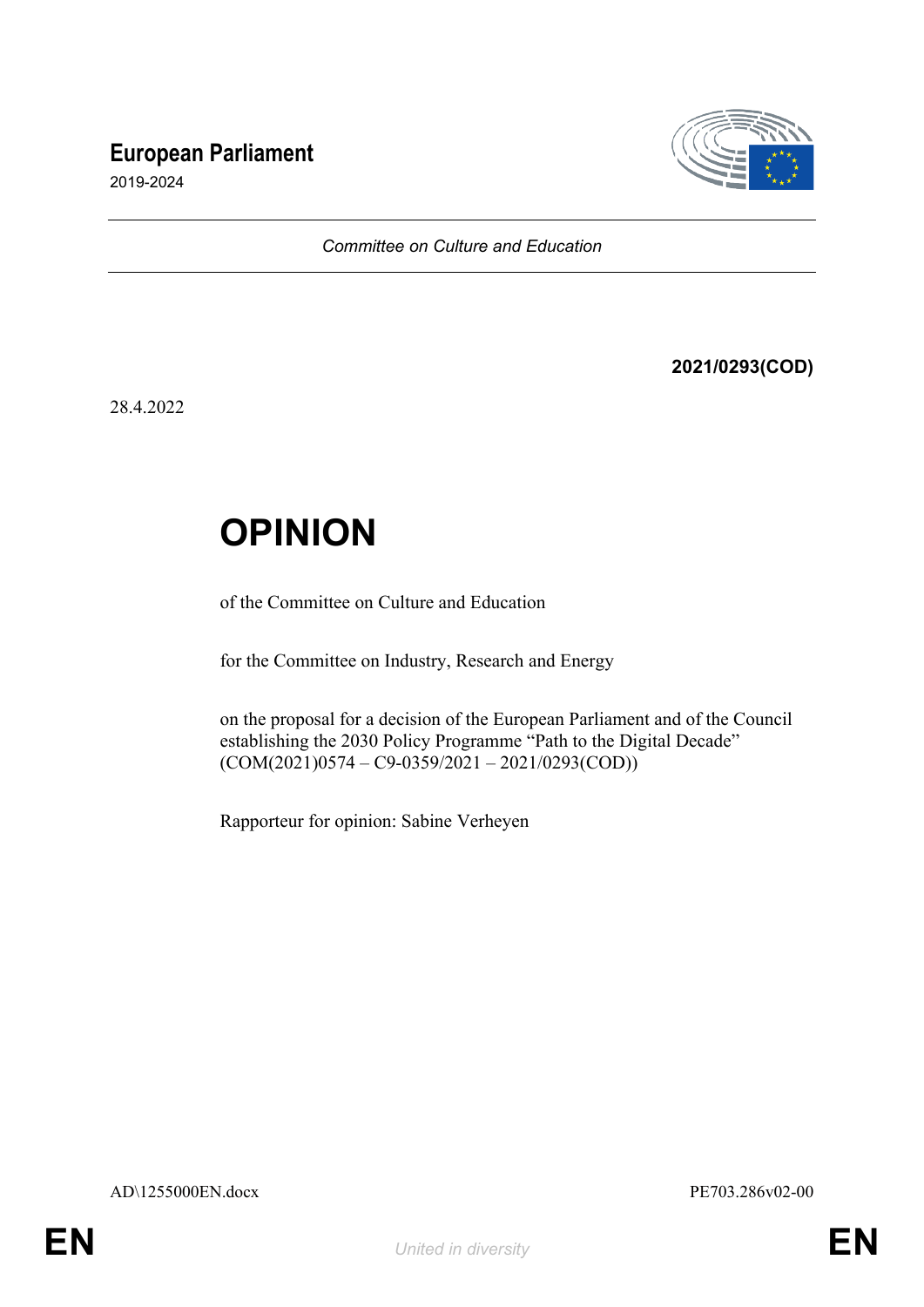PA\_Legam

**EN**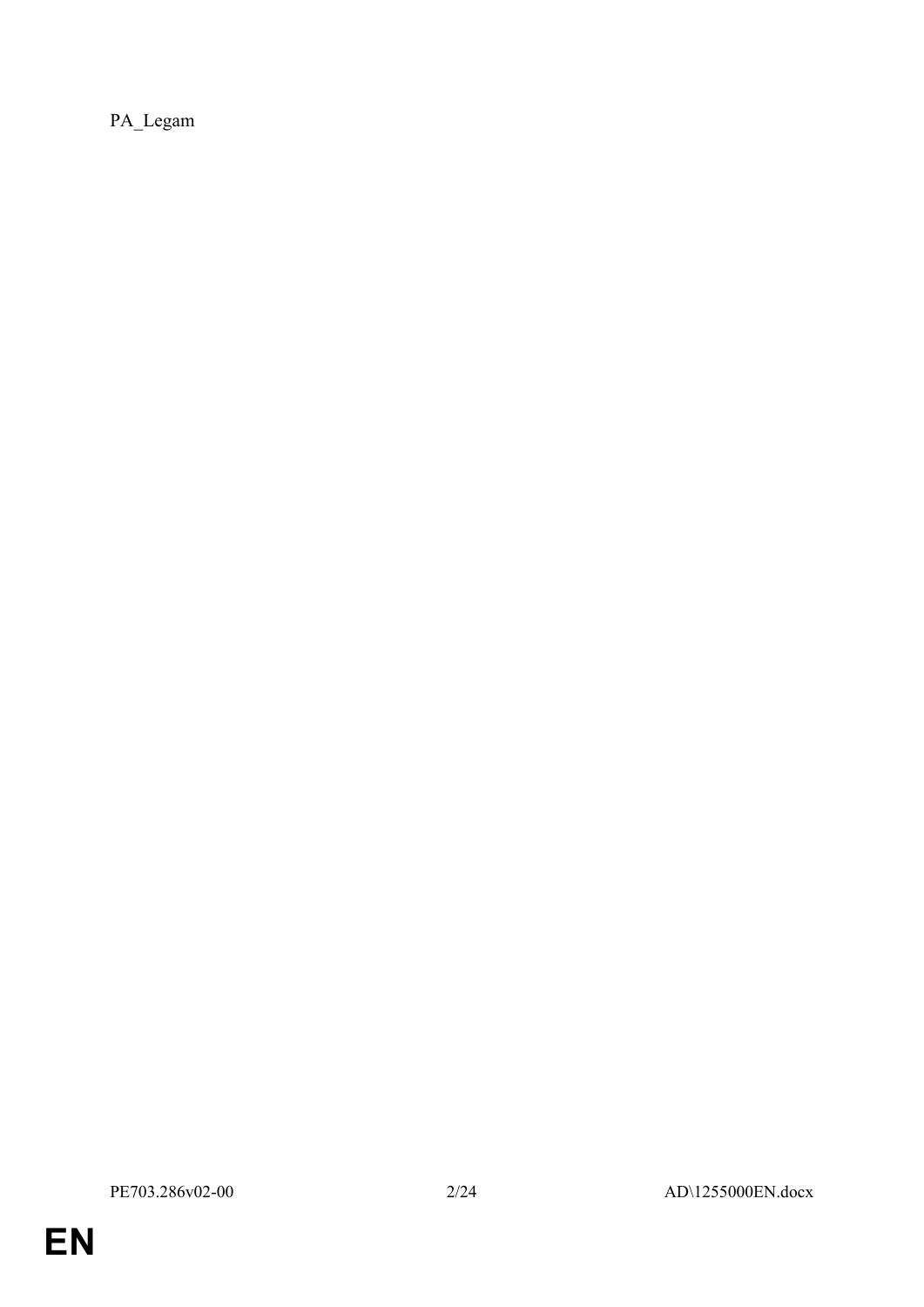# **SHORT JUSTIFICATION**

On 15 September 2021, the European Commission published its legislative proposal establishing the 2030 Policy Programme "Path to the Digital Decade", which introduces a governance framework to reach the Union's digital targets by 2030. The proposal covers four main areas: (1) digital skills, (2) digital infrastructures, (3) digitalisation of businesses and (4) digitalisation of public services.

Overall, the Rapporteur welcomes the proposal but would like to suggest a series of amendments in order to clarify certain provisions related to digital skills.

More specifically, the Rapporteur highlights the fact that education and training are key to digital transformation and to a digitally skilled population. In this context, the Rapporteur proposes amendments aiming to clarify the definitions of basic and advanced digital skills and in line with the Digital Education Action Plan and UNESCO's definitions. Furthermore, the Rapporteur considers that the proposed digital skills targets should be kept, with an intermediary target set by 2025 and with a focus to be added on digital skills for teachers.

Finally, the Rapporteur puts a strong emphasis on the need to build synergies with existing programmes and initiatives in the field of research and education, on the need to support the Gigabit connectivity of schools and connectivity in schools (for example regarding internet access and digital equipment) and the need to ensure that multi-country projects have a clear European added value.

# **AMENDMENTS**

The Committee on Culture and Education calls on the Committee on Industry, Research and Energy, as the committee responsible, to take into account the following amendments:

**Amendment 1 Proposal for a decision Recital 2 a (new)**

*Text proposed by the Commission Amendment*

*(2a) As set out in the communication of the Commission of 26 January 2022 on establishing a European Declaration on Digital rights and principles for the Digital Decade, the Digital Decade should primarily serve people and ensure that their fundamental rights and freedoms equally apply offline as well as online. To realise those rights, it is crucial to protect and promote free and pluralistic media and online access to accurate*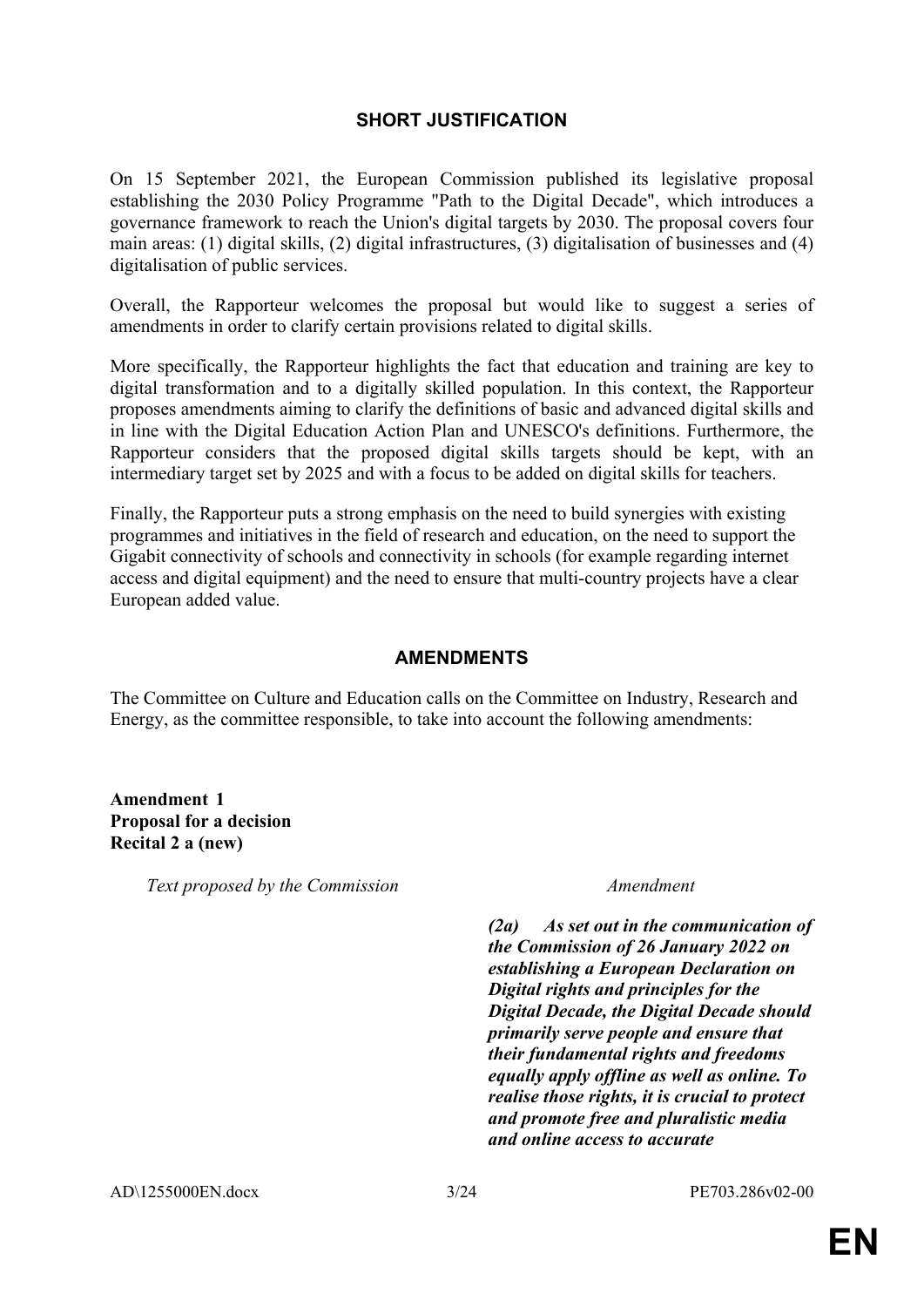*information. In this context, the Commission and the Member States should guarantee that the digital transformation in the Union is guided by those rights and principles, also ensuring that no one is left behind. The Commission and Member States should also refrain from pursuing legislation or other measures that run counter to those rights or create more inequalities and discrimination among citizens.*

### **Amendment 2**

### **Proposal for a decision Recital 6**

### *Text proposed by the Commission Amendment*

(6) In order to follow the trajectory of the Union regarding the pace of digital transformation, digital targets should be established. These targets should be linked to concrete areas, where progress should collectively be made within the Union. The targets follow the four cardinal points identified in the Digital Compass Communication, identified as the essential areas for the digital transformation of the Union: digital skills, digital infrastructures, digitalisation of businesses and of public services.

(6) In order to follow the trajectory of the Union regarding the pace of digital transformation, *clear, well-defined* digital targets should be established *for and within each Member State, taking into account their starting points*. These targets should *follow a human-centred approach, they should be inclusive and they should* be linked to concrete areas, where progress should collectively be made within the Union. The targets follow the four cardinal points identified in the Digital Compass Communication, identified as the essential areas for the digital transformation of the Union: digital skills, digital infrastructures, digitalisation of businesses and of public services.

### **Amendment 3**

**Proposal for a decision Recital 6 a (new)**

*Text proposed by the Commission Amendment*

*(6a) Education, in particular digital education, training and lifelong learning*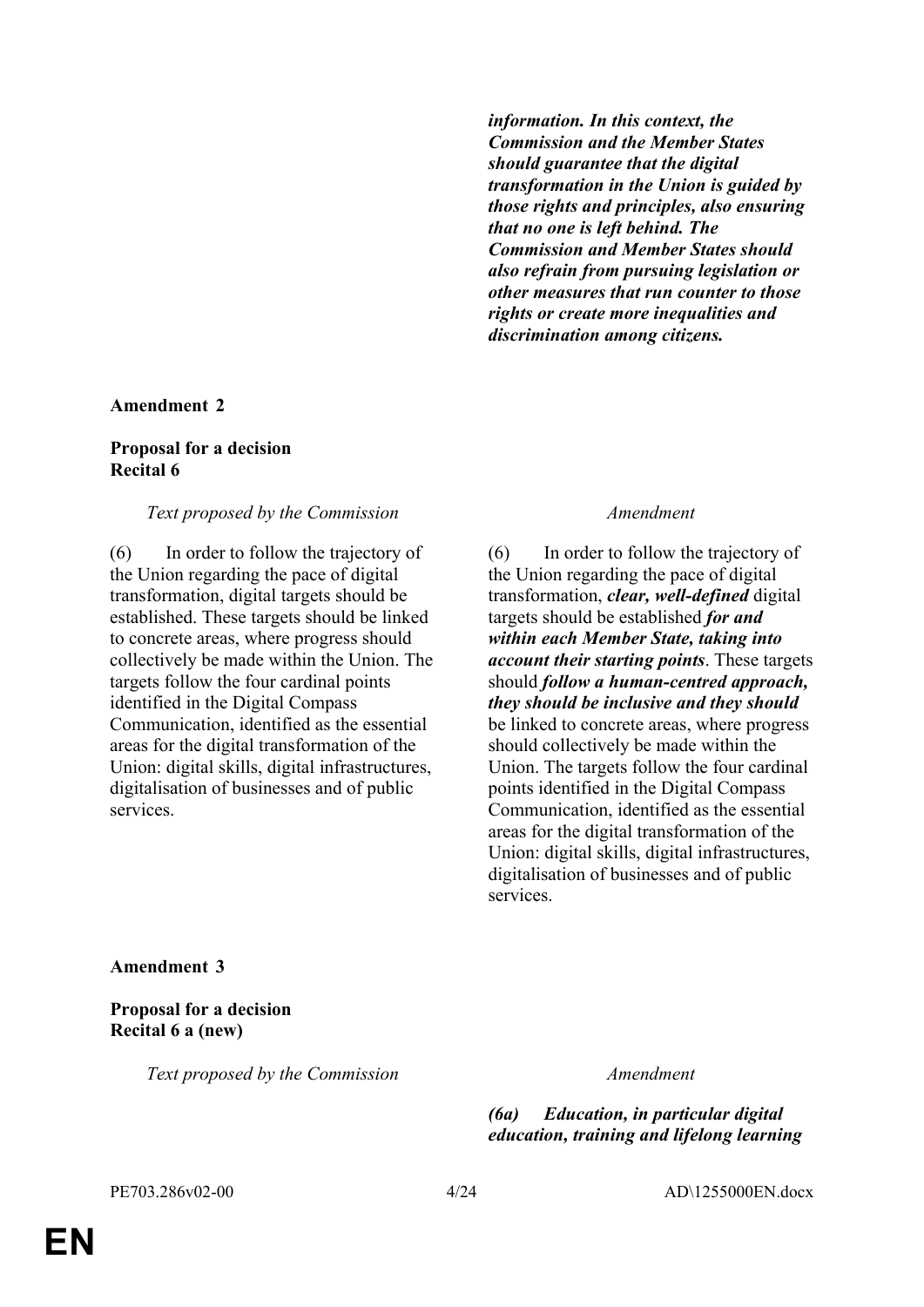*are key to digital transformation and to a digitally skilled population. In this regard, multi-country projects should be developed similarly to the European Online University platform or the Erasmus+ Teacher Academies.*

# **Amendment 4**

### **Proposal for a decision Recital 7**

### *Text proposed by the Commission Amendment*

(7) Digital skills, basic and advanced, are essential to reinforce the collective resilience of the Union's society. Digitally empowered and capable citizens will be able to take advantage of the opportunities of the Digital Decade. Moreover, digital training and education *should* support *a* workforce in which people can acquire specialised digital skills to get quality jobs and rewarding careers in much greater numbers than today, *with convergence between women and men*. In addition, an essential enabler for taking advantage of the benefits of digitisation, for further technological developments and for Europe's digital leadership is a sustainable digital infrastructure for connectivity, microelectronics and the ability to process vast data. *Excellent* and secure connectivity for everybody and everywhere in Europe including in rural and remote areas<sup>40</sup> is needed. Societal needs for upload and download bandwidth are constantly growing. By 2030, networks with gigabit speeds should become available at accessible conditions for all those who need or wish such capacity. Moreover, microprocessors which are already today at the start of most of the key, strategic value chains are expected to be in even higher demand in the future, in particular the most innovative ones. Climate neutral highly secure edge node guaranteeing access to data services with low latency wherever

(7) Digital skills, basic and advanced, are essential to reinforce the collective resilience *and inclusiveness* of the Union's society. *Therefore, a common definition of digital skills and a standardisation of the assessment at European level is important to ensure that Member States reach the objectives as set out in this Decision. Basic digital skills are widely considered a critical component of literacy skills in the digital era, similarly to reading, writing, and numeracy skills. As the Coronavirus crisis has shown,* digitally empowered and capable citizens will be able to take advantage of the opportunities of the Digital Decade. *To pursue this aim, a strong focus on education should be made to ensure that teachers and the education community as a whole are adequately trained, skilled and equipped to use technology effectively in their teaching methods and to teach digital technologies. A specific and ambitious target concerning digital skills as a core competence should be set out for all teachers and it is appropriate for digital citizenship education, cyber hygiene, data protection and media and information literacy to be included in the curricula. In addition, emphasis should be put on lifelong learning as a comprehensive tool to address the digital skills' needs of the whole population.* Moreover, digital training and education*,* 

AD\1255000EN.docx 5/24 PE703.286v02-00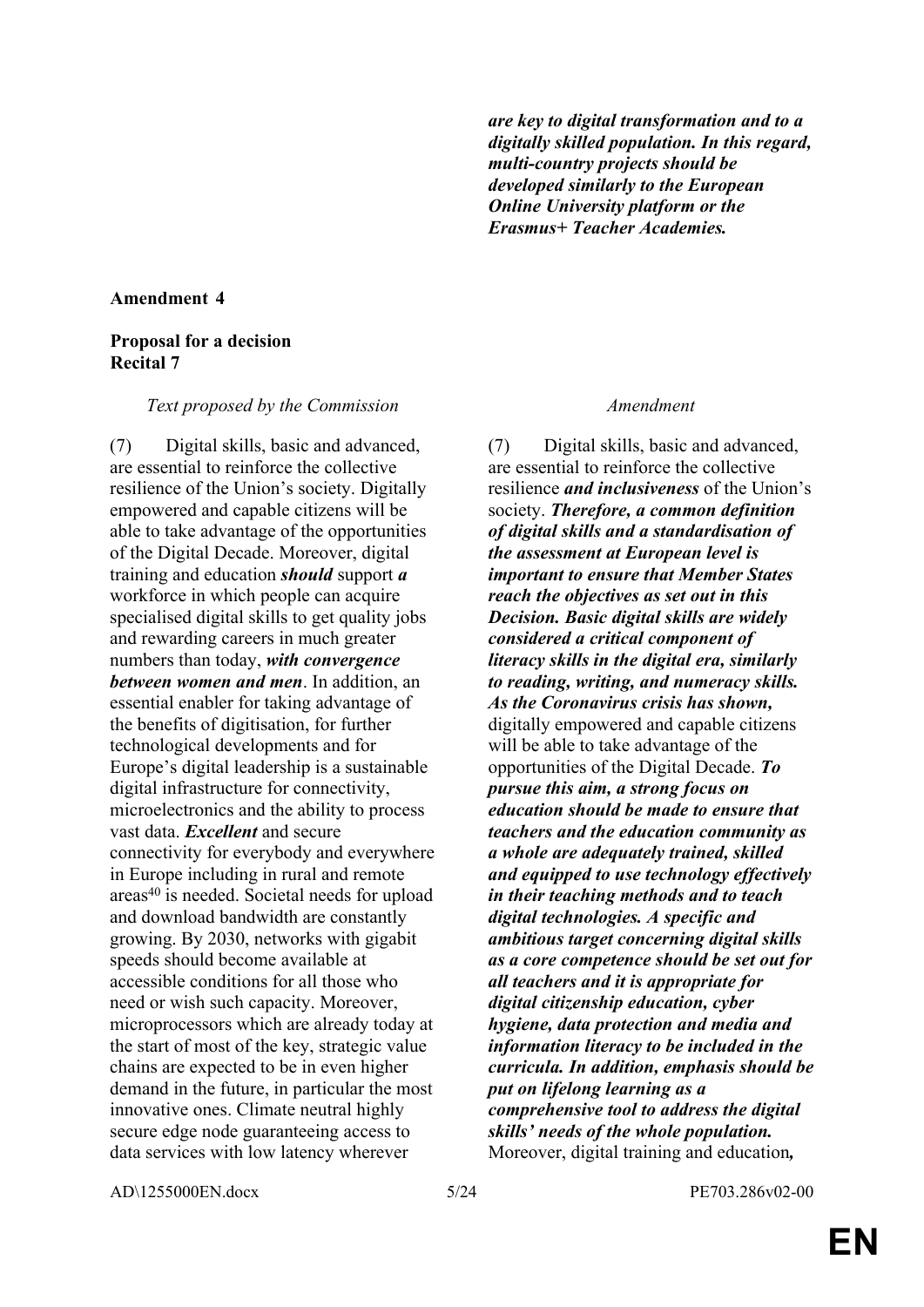businesses are located and quantum capacity are also expected to be critical enablers.

<sup>40</sup> Long-term Vision for the EU's Rural Areas. COM(2021) 345 final.

 $\mathcal{L}_\text{max}$  and  $\mathcal{L}_\text{max}$  and  $\mathcal{L}_\text{max}$  and  $\mathcal{L}_\text{max}$ 

*as well as STEAM related education will* support *the development of a more gender balanced and diverse* workforce in which people can acquire specialised digital skills to get quality jobs and rewarding careers in much greater numbers than today, *to be able to fully participate in the society*. In addition, an essential enabler for taking advantage of the benefits of digitisation, for further technological developments and for Europe's digital leadership is a sustainable digital infrastructure for connectivity, microelectronics and the ability to process vast data. *Reliable, fast* and secure connectivity for everybody and everywhere in Europe including in rural and remote areas<sup>40</sup> is needed *and it is critical in providing access to education, which is a fundamental right*. Societal needs for upload and download bandwidth are constantly growing. By 2030, networks with gigabit speeds should become available at *affordable and* accessible conditions for all those who need or wish such capacity. Moreover, microprocessors which are already today at the start of most of the key, strategic value chains are expected to be in even higher demand in the future, in particular the most innovative ones. Climate neutral highly secure edge node guaranteeing access to data services with low latency wherever businesses are located and quantum capacity are also expected to be critical enablers.

<sup>40</sup> Long-term Vision for the EU's Rural Areas. COM(2021) 345 final.

**Amendment 5**

**Proposal for a decision Recital 7 a (new)**

*Text proposed by the Commission Amendment*

*(7a) Basic and digital skills are essential for education, work and for an* 

PE703.286v02-00 6/24 AD\1255000EN.docx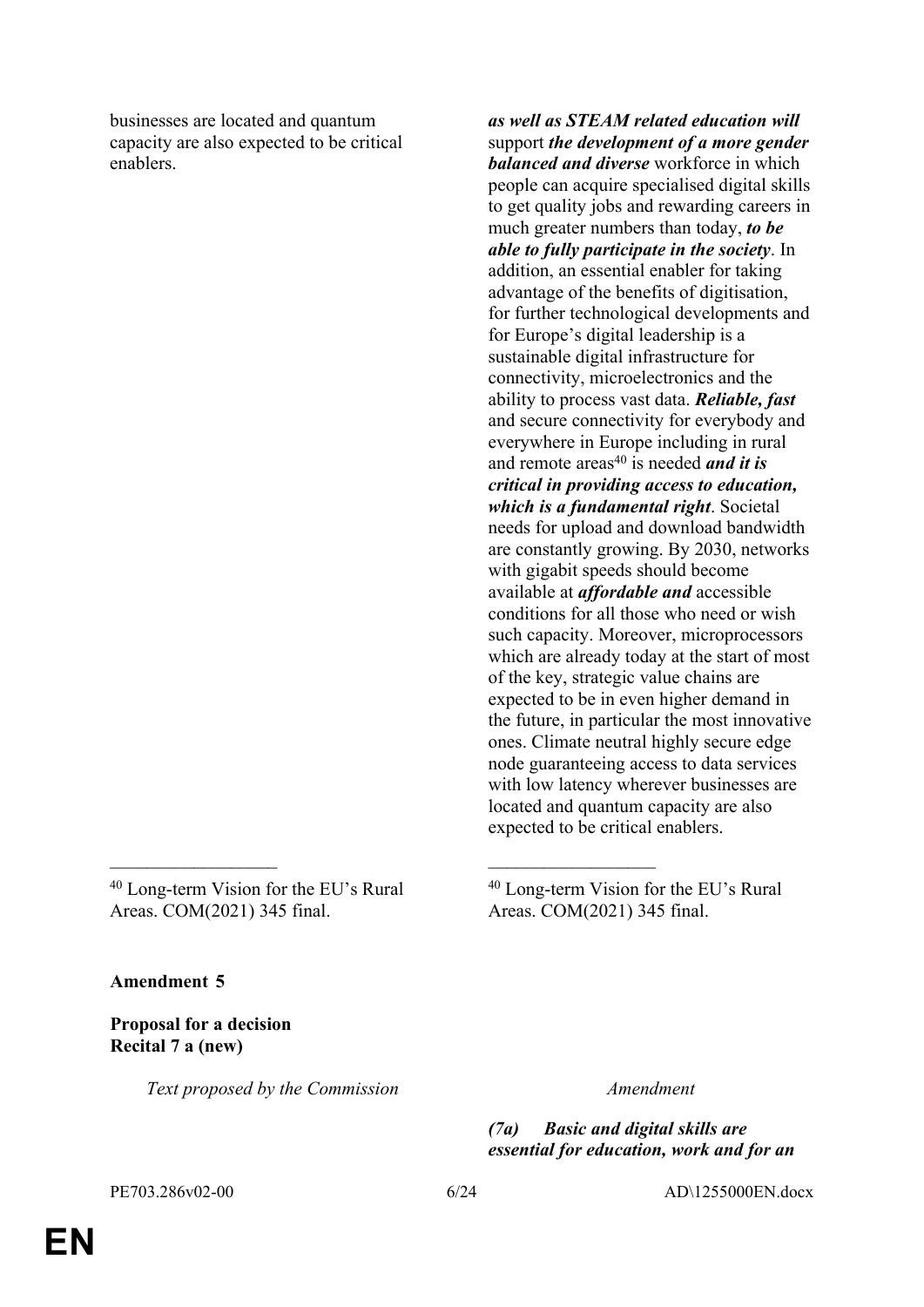*active participation in society, and this from an early age. By creating an environment for promoting the digital targets set out in this Decision simultaneously at Union and national levels, a greater synergy and a better use of resources can be achieved, especially with existing Union programmes, policies and initiatives in the field of research and education which share similar objectives in terms of digital skills, such as with the Erasmus+ Programme established by Regulation (EU) 2021/817 of the European Parliament and of the Council1a, the European Education Area to be achieved by 2025, the Digital Education Action Plan 2021-2027 established in the communication of the Commission of 30 September 2020, the European Skills Agenda established in the communication of the Commission of 1 July 2020, the European Pillar of Social Rights Action Plan established in the communication of the Commission of 4 March 2021 and the Council Recommendation of 26 November 2018 on promoting automatic mutual recognition of higher education and upper secondary education and training qualifications and the outcomes of learning periods abroad, which makes recommendations for achieving automatic mutual recognition by 2025 at the latest. Moreover, the objectives and commitments of some programmes, policies and initiatives should converge and be used as intermediary targets to achieve the targets concerning digital skills, such as the targets set out in the European Skills Agenda and in the Digital Education Action Plan, of ensuring that 70 % of the population aged 16-74 have basic digital skills by 2025, and of schools being conceived as fully connected places. This approach would ensure that all the Union means are efficiently used to attain digital skills for all.*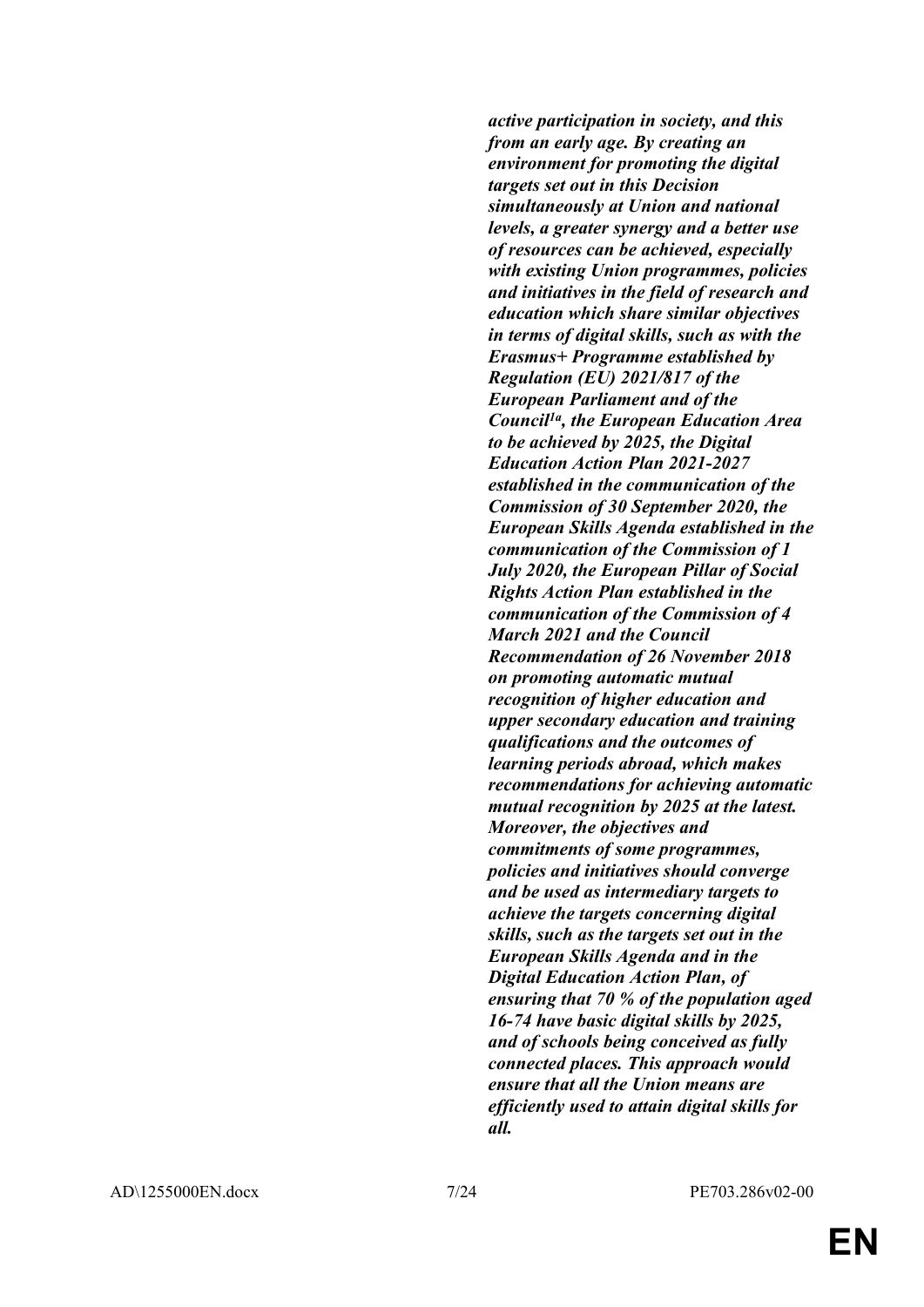*1a Regulation (EU) 2021/817 of the European Parliament and of the Council of 20 May 2021 establishing Erasmus+: the Union Programme for education and training, youth and sport and repealing Regulation (EU) No 1288/2013 (OJ L 189, 28.5.2021, p. 1).*

*\_\_\_\_\_\_\_\_\_\_\_\_\_\_\_\_\_\_*

# **Amendment 6**

# **Proposal for a decision Recital 8**

# *Text proposed by the Commission Amendment*

(8) Beyond enablers, all the above mentioned technologies will be at the core of new products, new manufacturing processes and new business models based on fair sharing of data in the data economy. The transformation of businesses will depend on their ability to adopt new digital technologies rapidly and across the board*,* including in industrial and services ecosystems that are currently lagging behind.

(8) Beyond enablers, all the above mentioned *digital targets and* technologies will be at the core of new products, new manufacturing processes and new business models based on fair sharing of data in the data economy *in compliance with competition rules*. The transformation of businesses will depend on their ability to adopt new digital technologies rapidly and across the board including in industrial and services ecosystems that are currently lagging behind*, at the same time avoiding dependencies on key technologies and possible lock-in effects*.

**Amendment 7**

**Proposal for a decision Recital 8 a (new)**

*Text proposed by the Commission Amendment*

*(8a) Reskilling and upskilling are necessary to enable people to adapt to the changing needs and realities of an increasingly digitised labour market. Where appropriate, employers should provide digital training and digital equipment to employees, with special attention to the specific needs of people*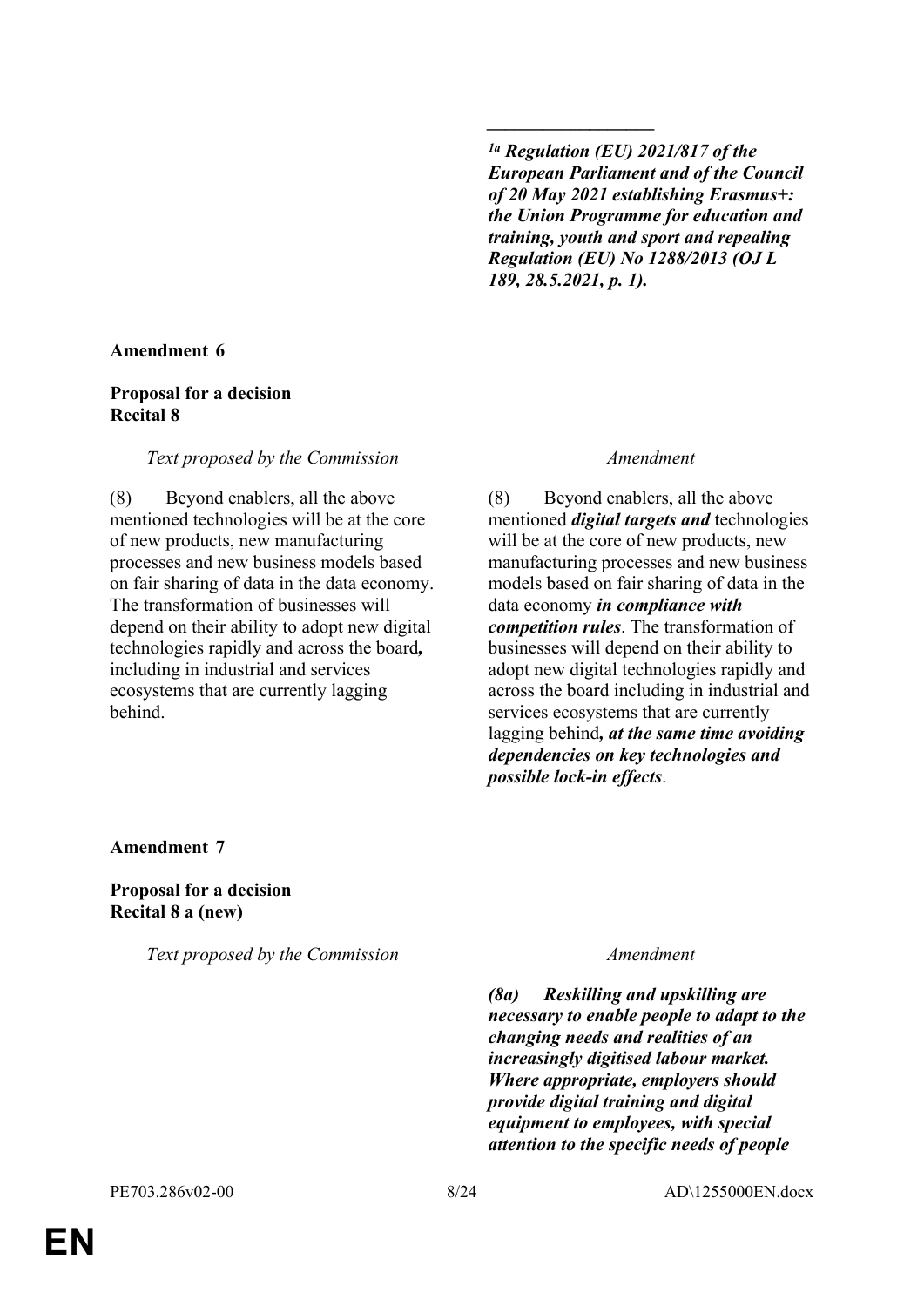# **Amendment 8**

# **Proposal for a decision Recital 9**

# *Text proposed by the Commission Amendment*

(9) Democratic life and public services will also crucially depend on digital technologies and therefore they should be fully accessible for everyone, as a best–inclass digital environment providing for easy-to-use, efficient and personalised services and tools with high security *and* privacy standards.

(9) Democratic life and public services*, including cultural institutions* will also crucially depend on digital technologies and therefore they should be fully accessible for everyone, as a best–in-class digital environment providing for easy-touse, *affordable, accessible,* efficient and personalised *digital* services and *learning* tools with high security*, and based on* privacy *by design* standards. *The policy programme should create a humancentred digital environment that is accessible to all and enables all citizens, consumers and small-business owners to become active, creative and critical players with sufficient knowledge, skills and understanding to make informed decisions about the use and opportunities of digital technologies.*

# **Amendment 9**

# **Proposal for a decision Recital 12**

# *Text proposed by the Commission Amendment*

(12) This mechanism should include an enhanced monitoring system to identify gaps in the strategic digital capacities of the Union. It should also include a reporting mechanism, among others, on the progress towards the 2030 vision and corresponding digital targets as well as on the more general state of compliance with the objectives set in this Decision. It should establish a cooperative framework between

(12) This mechanism should include an enhanced monitoring system to identify gaps in the strategic digital capacities of the Union. It should also include a reporting mechanism, among others, on the progress towards the 2030 vision and corresponding digital targets as well as on the more general state of compliance with the objectives set in this Decision. It should establish a cooperative framework between

AD\1255000EN.docx 9/24 PE703.286v02-00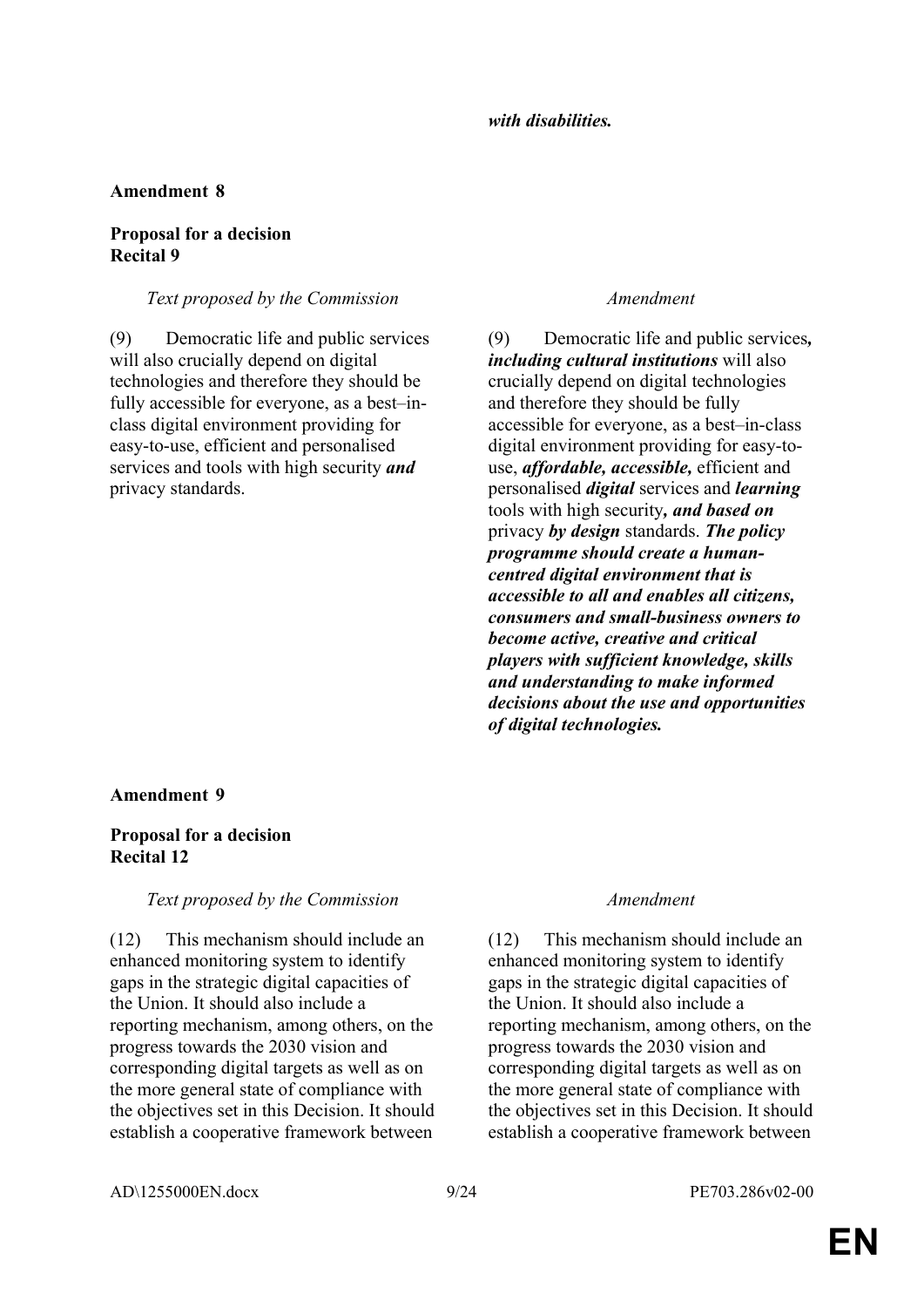the Commission and Member States to identify solutions addressing weaknesses and to propose targeted actions for effective remedies.

# **Amendment 10**

# **Proposal for a decision Recital 15**

### *Text proposed by the Commission Amendment*

(15) In particular, the Commission should report on the progress towards the digital targets, detailing the degree of Union progress in relation to the projected trajectories for each target, the assessment of the efforts necessary to reach each target, including investment gaps in digital capacities and raising awareness about the actions needed to increase digital sovereignty. The report should also include an assessment of the implementation of relevant regulatory proposals as well as of the actions undertaken at Union and Member States level.

the Commission and Member States to identify solutions*,* addressing weaknesses and to propose targeted *and achievable* actions for effective remedies.

(15) In particular, the Commission should report on the progress towards the digital targets, detailing the degree of Union progress in relation to the projected trajectories for each target, the assessment of the efforts necessary to reach each target, including investment gaps in digital capacities and raising awareness about the actions needed to increase digital *preparedness and* sovereignty. The report should also include an assessment of the implementation of relevant regulatory proposals as well as of the actions undertaken at Union and Member States level.

### **Amendment 11**

### **Proposal for a decision Recital 20**

### *Text proposed by the Commission Amendment*

(20) In order to ensure that cooperation between the Commission and the Member States is efficient and effective, Member States should submit to the Commission national Digital Decade strategic roadmaps covering the period up to 2030 ('national Digital Decade strategic roadmaps') proposing, where possible and measurable at national level, national trajectories, *describing* all the instruments adopted,

(20) In order to ensure that cooperation between the Commission and the Member States is efficient and effective, Member States should submit to the Commission national Digital Decade strategic roadmaps covering the period up to 2030 ('national Digital Decade strategic roadmaps') proposing, where possible and measurable at national level, national trajectories, *annual and verifiable objectives, which*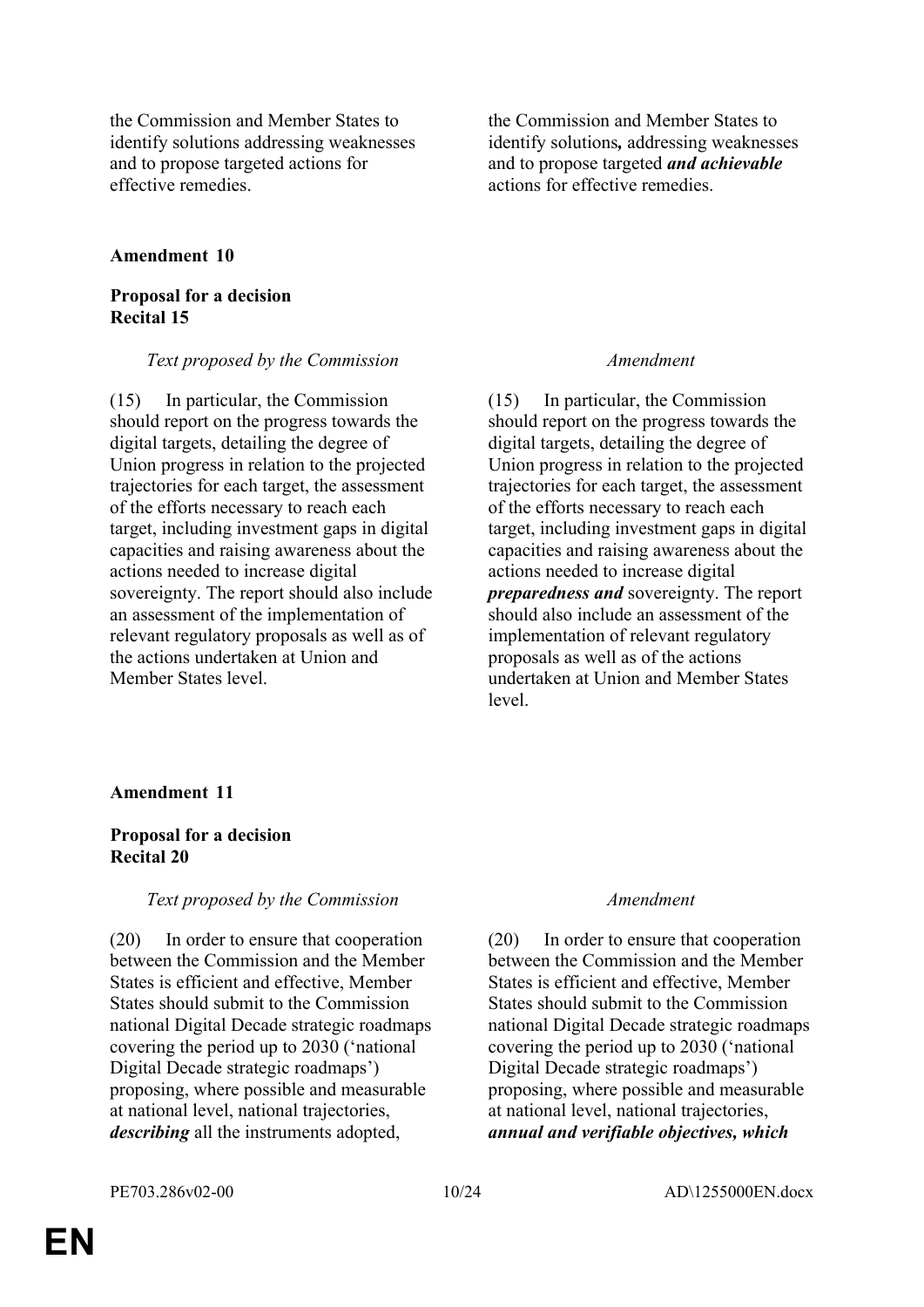planned or implemented with a view to contributing to the achievement at Union level of the objectives of this Decision and the digital targets. These national Digital Decade strategic roadmaps should be a crucial tool for the coordination of the policies of the Member States and for ensuring predictability for the market. Member States should take into account relevant sectoral initiatives, both at Union and national level, and ensure consistency with them. During the annual cycle of cooperation, Member States could propose adjustments to their national Digital Decade strategic roadmaps to take into account the evolution of the digital transition at Union and national level and to respond, in particular, to the Commission recommended policies, measures and actions.

*describe* all the instruments adopted, planned or implemented with a view to contributing to the achievement at Union level of the objectives of this Decision and the digital targets*, in order to avoid a failure to meet the 2030 objectives*. These national Digital Decade strategic roadmaps should be a crucial tool for the coordination of the policies of the Member States and for ensuring predictability for the market. Member States should take into account relevant sectoral initiatives, both at Union and national level, and ensure consistency with them. During the annual cycle of cooperation, Member States could propose adjustments to their national Digital Decade strategic roadmaps to take into account the evolution of the digital transition at Union and national level and to respond, in particular, to the Commission recommended policies, measures and actions.

### **Amendment 12**

### **Proposal for a decision Recital 29**

### *Text proposed by the Commission Amendment*

(29) In order to ensure transparency and public participation, the Commission should engage with all interested stakeholders. To that end, the Commission should closely cooperate with stakeholders including private and public actors, such as bodies governed by public laws of the educational or health sector*,* and consult them on measures to accelerate the digital transformation *at* Union *level*. The involvement of stakeholders would be important at the level of Member States as well, in particular when adopting their national Digital Decade strategic roadmaps and their adjustments.

(29) In order to ensure transparency and public participation, the Commission should engage with all interested stakeholders. To that end, the Commission should closely cooperate with stakeholders including private and public actors, such as bodies governed by public laws of the educational or health sector and consult them on measures to accelerate the digital transformation *of the Member States and of the* Union *as a whole*. The involvement of stakeholders*, including from the education sector and civil society,* would be important at the level of Member States*, both at national and local level* as well, in particular when *preparing and* adopting their national Digital Decade strategic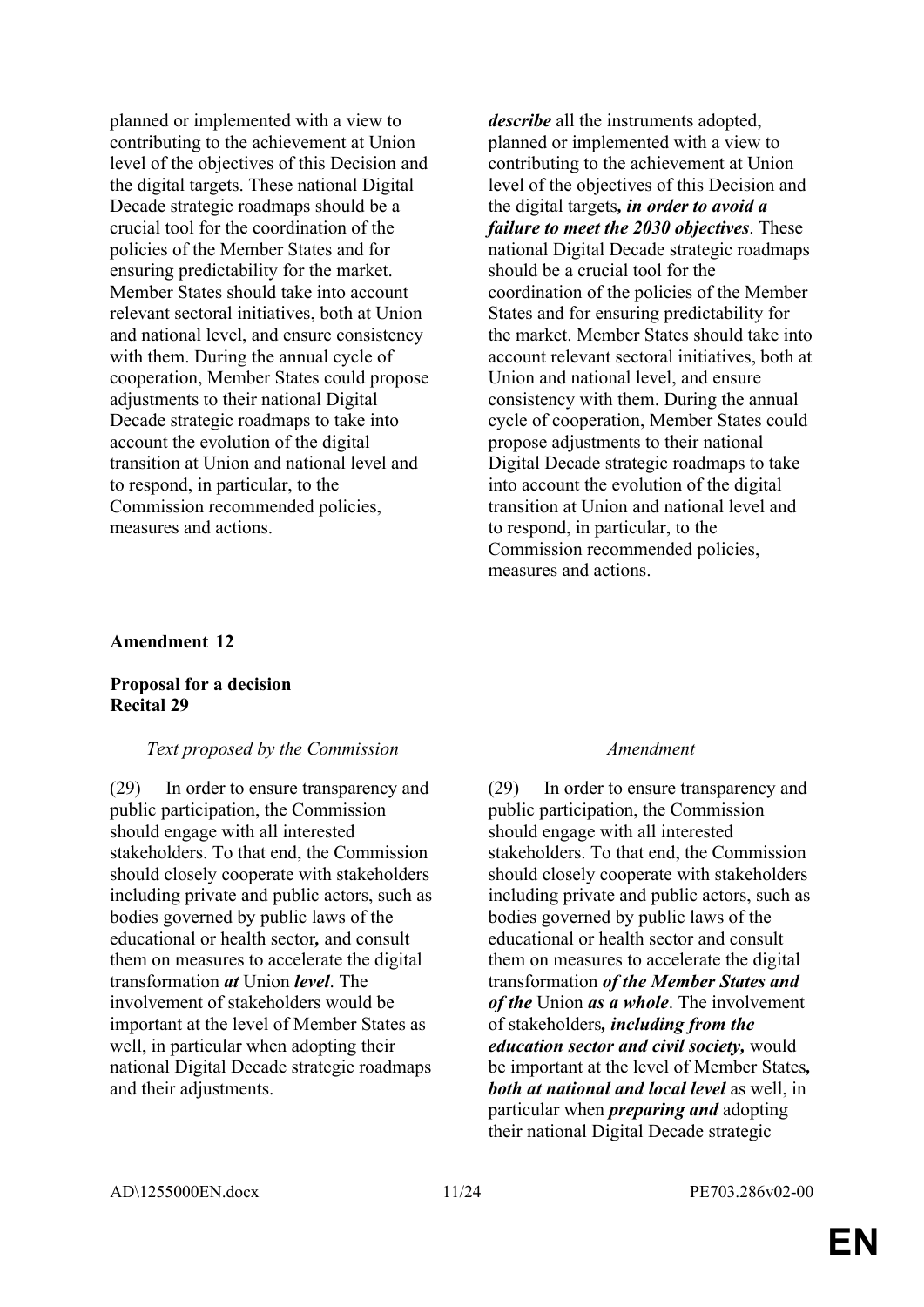# **Amendment 13**

# **Proposal for a decision Recital 30**

### *Text proposed by the Commission Amendment*

(30) Multi-Country Projects involving several Member States should allow for large-scale intervention in key areas necessary for the achievement of the digital targets, notably by pooling resources from the Union, Member States, and where appropriate private sources. They should be implemented in a coordinated manner, in close cooperation between the Commission and Member States. For that reason, the Commission should play a central role in accelerating the deployment of Multi-Country Projects through the identification of Multi-Country projects ready for implementation among the projects categories indicatively included in Annex, in advising Member States on the choice of implementation mechanism, on the choice of the sources of funding and their combination, on other strategic matters related to the implementation of those projects, and on the selection of a European Digital Infrastructure Consortium (EDIC) as an implementation mechanism, where appropriate.

(30) Multi-Country Projects involving several Member States should allow for large-scale intervention in key areas necessary for the achievement of the digital targets, *where there is a clear European added value,* notably by pooling resources from the Union, Member States, and where appropriate private sources. They should be implemented in a coordinated manner, in close cooperation between the Commission and Member States. For that reason, the Commission should play a central role in accelerating the deployment of Multi-Country Projects through the identification of Multi-Country projects ready for implementation among the projects categories indicatively included in Annex, in advising Member States on the choice of implementation mechanism, on the choice of the sources of funding and their combination, on other strategic matters related to the implementation of those projects, and on the selection of a European Digital Infrastructure Consortium (EDIC) as an implementation mechanism, where appropriate.

# **Amendment 14**

# **Proposal for a decision Article 1 – paragraph 1 – point b**

*Text proposed by the Commission Amendment*

(b) structure and stimulate cooperation between the Union institutions and Member States;

(b) structure and stimulate cooperation between the Union institutions and Member States*, for the purposes of*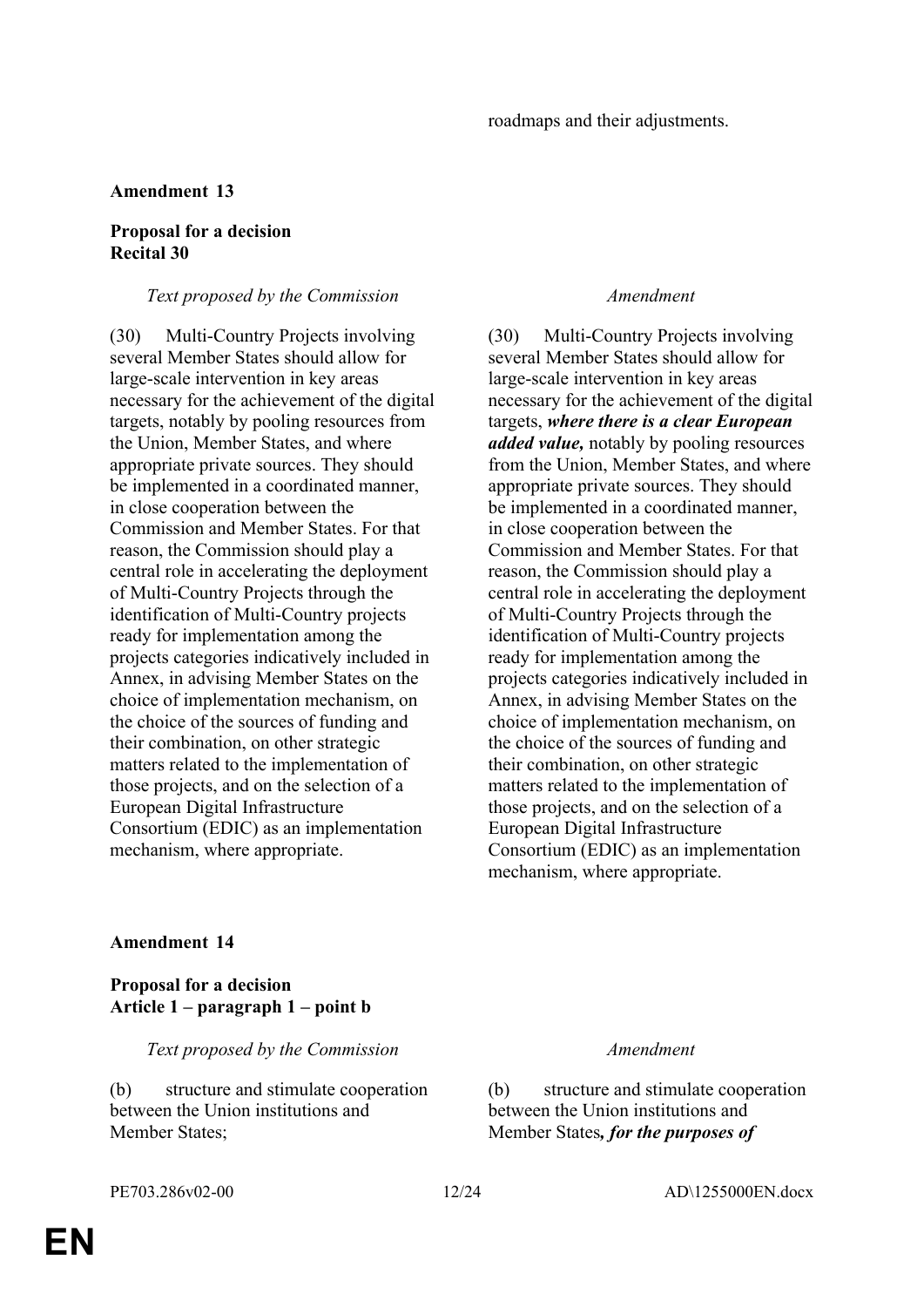*identifying solutions, addressing weaknesses and proposing targeted actions for effective remedies, as well as of proposing new indicators*;

# **Amendment 15**

# **Proposal for a decision Article 1 – paragraph 1 – point c**

*Text proposed by the Commission Amendment*

(c) ensure the consistency, comparability and completeness of the monitoring and reporting by the Union.

(c) ensure the consistency, comparability and completeness of the monitoring*, standardised assessment* and reporting by the *Member States and by the* Union *in a transparent and easily understandable manner*.

# **Amendment 16**

# **Proposal for a decision Article 2 – paragraph 1 – point a**

# *Text proposed by the Commission Amendment*

(a) promote a human-centered, inclusive, secure and open digital environment where digital technologies and services respect and enhance Union principles and values;

(a) promote a human-centered, inclusive, secure and open digital environment where digital technologies and services respect and enhance Union principles *rights* and values*, in a nondiscriminatory manner*;

# **Amendment 17**

# **Proposal for a decision Article 2 – paragraph 1 – point b**

*Text proposed by the Commission Amendment*

(b) reinforce Member States' collective resilience and bridge the digital divide notably by promoting basic *and specialised* digital skills for all and fostering the development of high-performing digital

(b) reinforce Member States' collective resilience and bridge the digital divide notably by promoting basic *digital skills and encouraging advanced* digital skills for all*,* and fostering the development of

AD\1255000EN.docx 13/24 PE703.286v02-00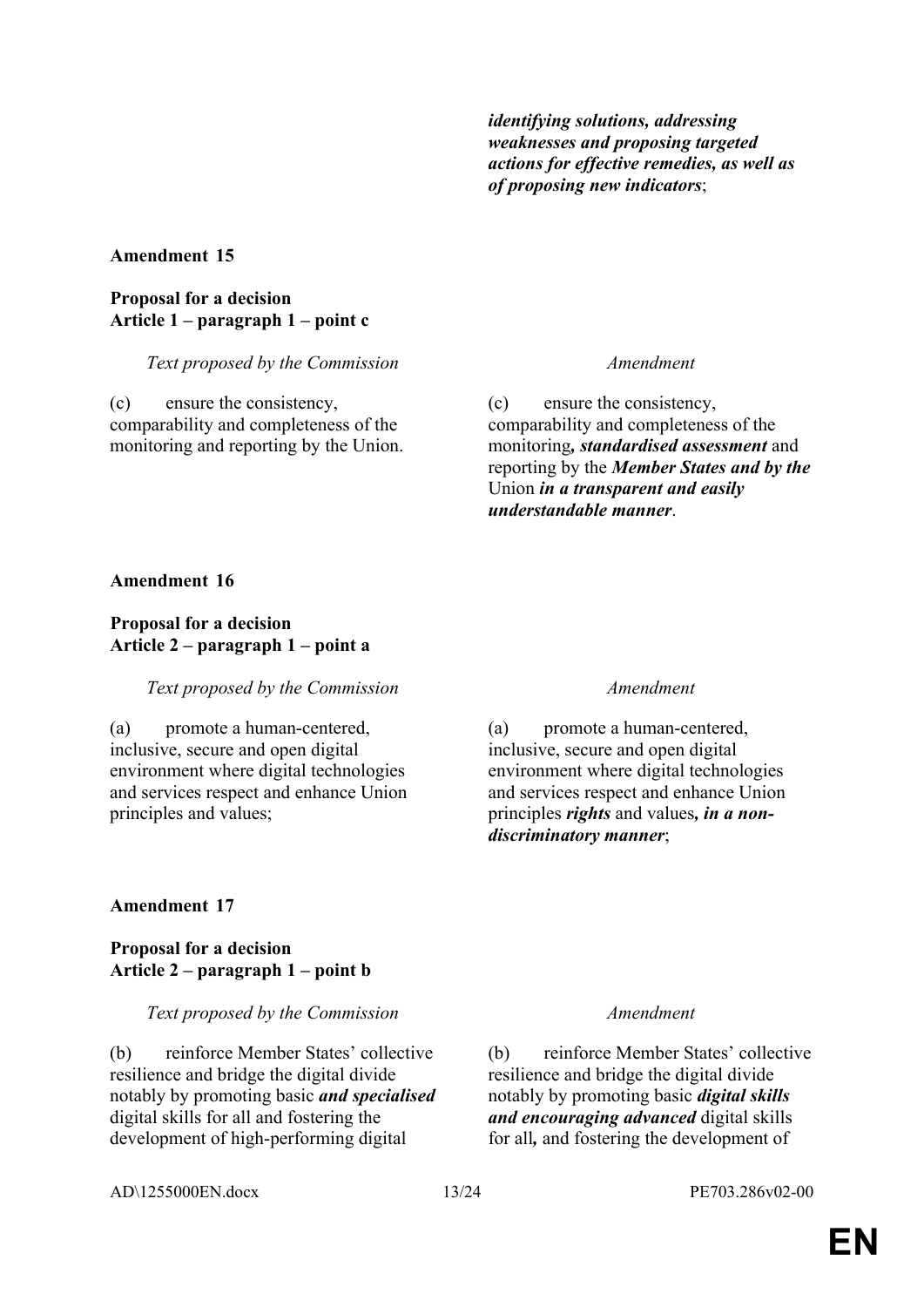education and training systems; high-performing, *inclusive and quality* digital education and training systems*, including through a lifelong learning approach and in line with the European Education Area initiative*;

# **Amendment 18**

**Proposal for a decision Article 2 – paragraph 1 – point b a (new)**

*Text proposed by the Commission Amendment*

*(ba) create sufficient financial, technical and human capacity in education and training and learning centres in order to meet the digital skills targets and achieve gender balance in the number of ICT students and in the number of ICT specialists;*

**Amendment 19**

# **Proposal for a decision Article 2 – paragraph 1 – point c**

# *Text proposed by the Commission Amendment*

(c) ensure digital sovereignty notably by a secure and accessible *digital infrastructure* capable to process vast volumes of data that enables other technological developments, supporting the competitiveness of the Union's industry;

(c) ensure digital sovereignty notably by a *digital infrastructure that is* secure*, high quality* and accessible*, including in remote areas, and that is based on fundamental values and is* capable to process vast volumes of data that enables other technological developments *and innovation in education systems and research*, supporting the competitiveness of the Union's industry *and economy, in compliance with Regulation (EU) 2016/679 of the European Parliament and of the Council1a;*

*\_\_\_\_\_\_\_\_\_\_\_\_\_\_\_\_\_\_*

*<sup>1</sup>a Regulation (EU) 2016/679 of the European Parliament and of the Council of 27 April 2016 on the protection of*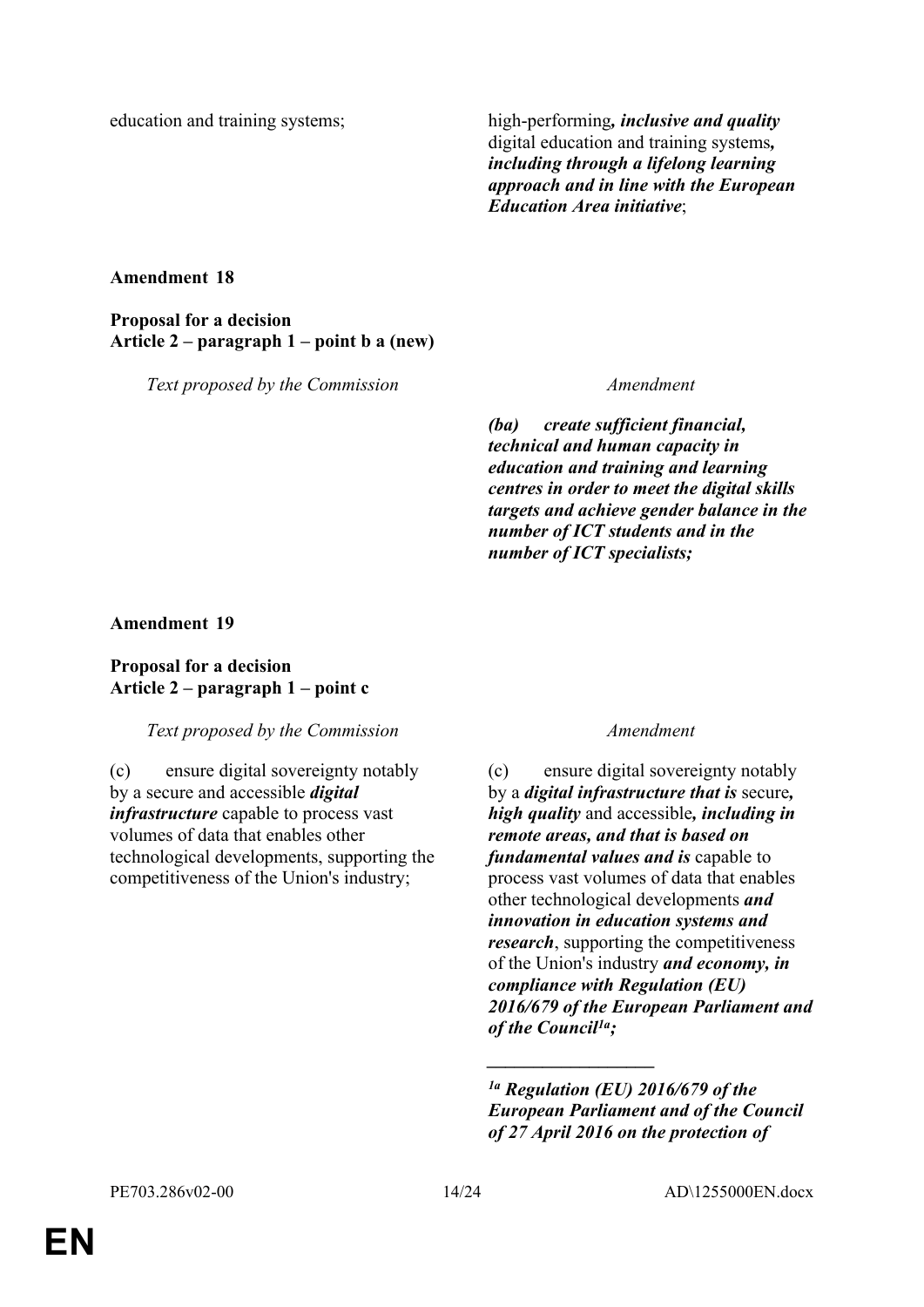*natural persons with regard to the processing of personal data and on the free movement of such data, and repealing Directive 95/46/EC (General Data Protection Regulation) (OJ L 119, 4.5.2016, p. 1).*

# **Amendment 20**

# **Proposal for a decision Article 2 – paragraph 1 – point d**

# *Text proposed by the Commission Amendment*

(d) promote the deployment and the use of digital capabilities giving access to digital technologies and data on easy and fair terms in order to achieve a high level of digital intensity and innovation in Union's enterprises, in particular small and medium ones;

# **Amendment 21**

# **Proposal for a decision Article 2 – paragraph 1 – point e**

# *Text proposed by the Commission Amendment*

(e) ensure that democratic life, public services *and* health and care services are accessible online for everyone, in particular disadvantaged groups including persons with disabilities, offering inclusive, efficient and personalised services and tools with high security and privacy standards;

(d) promote the deployment and the use of digital capabilities giving access to digital technologies and data on easy and fair terms in order to achieve a high level of digital intensity and innovation in Union's enterprises, in particular *micro,* small and medium *sized* ones;

(e) ensure that democratic life, public *and essential* services*, including* health and care services*,* are *easily* accessible online for everyone *in a nondiscriminatory manner*, in particular disadvantaged groups including persons with disabilities, offering inclusive, efficient and personalised services and *interoperable* tools with high security and privacy standards *and by promoting the use of Free and Open-Source Software*;

# **Amendment 22**

**Proposal for a decision Article 2 – paragraph 1 – point h a (new)**

AD\1255000EN.docx 15/24 PE703.286v02-00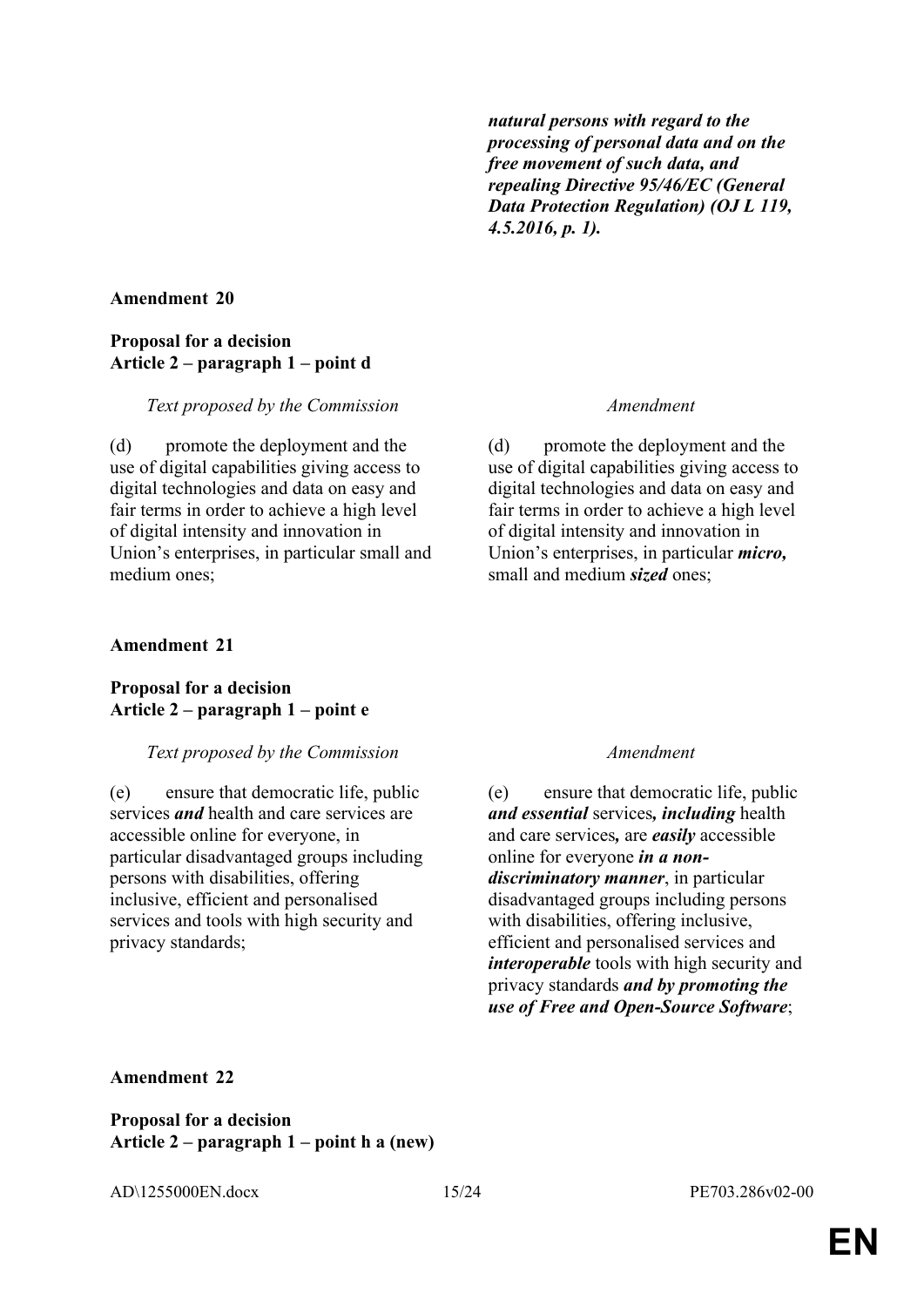*Text proposed by the Commission Amendment*

*(ha) facilitate collaboration among formal, non-formal and informal education providers and stakeholders in the provision of digital education, to foster a lifelong learning approach to digital skills development and digital literacy and to facilitate the launch of multi-country projects.*

**Amendment 23**

**Proposal for a decision Article 3 – paragraph 1 – point 5 a (new)**

*Text proposed by the Commission Amendment*

*(5a) 'basic digital skill' means a basic ability to use digital devices and online applications, for instance with the purpose of accessing, filtering and managing information and personal data, creating and sharing content, communicating and collaborating, as well as identifying and critically evaluating artificial intelligence technologies;*

**Amendment 24**

**Proposal for a decision Article 3 – paragraph 1 – point 5 b (new)**

*Text proposed by the Commission Amendment*

*(5b) 'advanced digital skill' means a specialised ability to use digital technologies, such as skills in designing, developing, managing and deploying technologies.*

# **Amendment 25**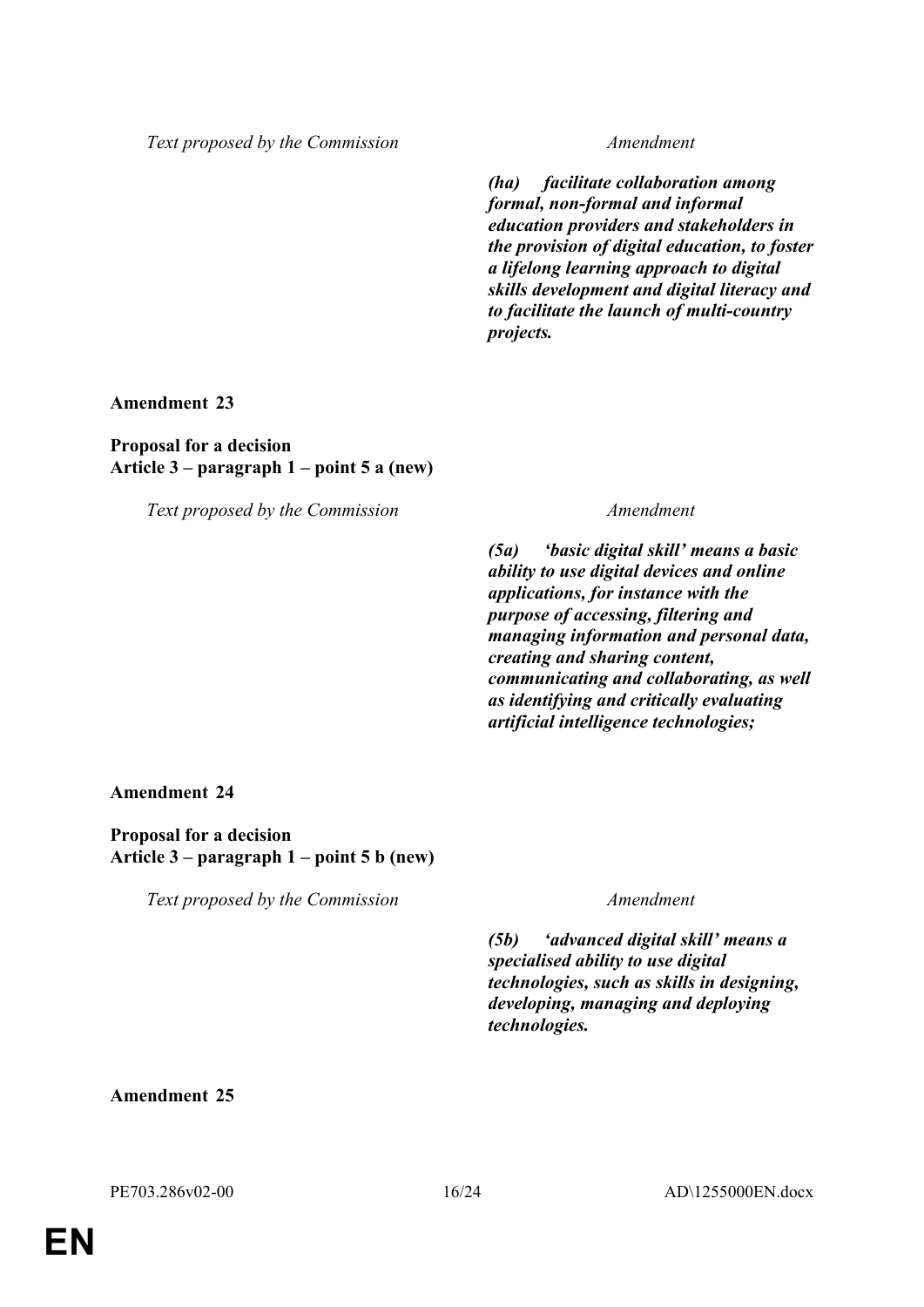# **Proposal for a decision Article 4 – paragraph 1 – point 1 – point a**

*Text proposed by the Commission Amendment*

(a) at least 80% of those aged 16-74 have at least basic digital skills;

(a) *by 2025 at least 70%, and by 2030* at least 80%*,* of those aged 16-74 have at least basic digital skills*, with significant progress to be achieved by every Member State;*

**Amendment 26**

**Proposal for a decision Article 4 – paragraph 1 – point 1 – point a a (new)**

*Text proposed by the Commission Amendment*

*(aa) by 2025 at least 80% and by 2030 at least 90 % of teachers and trainers, including teaching staff in vocational training, are adequately trained to use technology effectively in their teaching and to teach digital technologies;*

# **Amendment 27**

**Proposal for a decision Article 4 – paragraph 1 – point 1 – point b**

*Text proposed by the Commission Amendment*

(b) at least 20 million *employed* information and communications technology (ICT) specialists are employed, with convergence between women and men;

(b) at least 20 million information and communications technology (ICT) specialists are employed, with convergence between women and men*, addressing the significant gender gap in digital skills*;

**Amendment 28**

**Proposal for a decision Article 4 – paragraph 1 – point 1 – point b a (new)**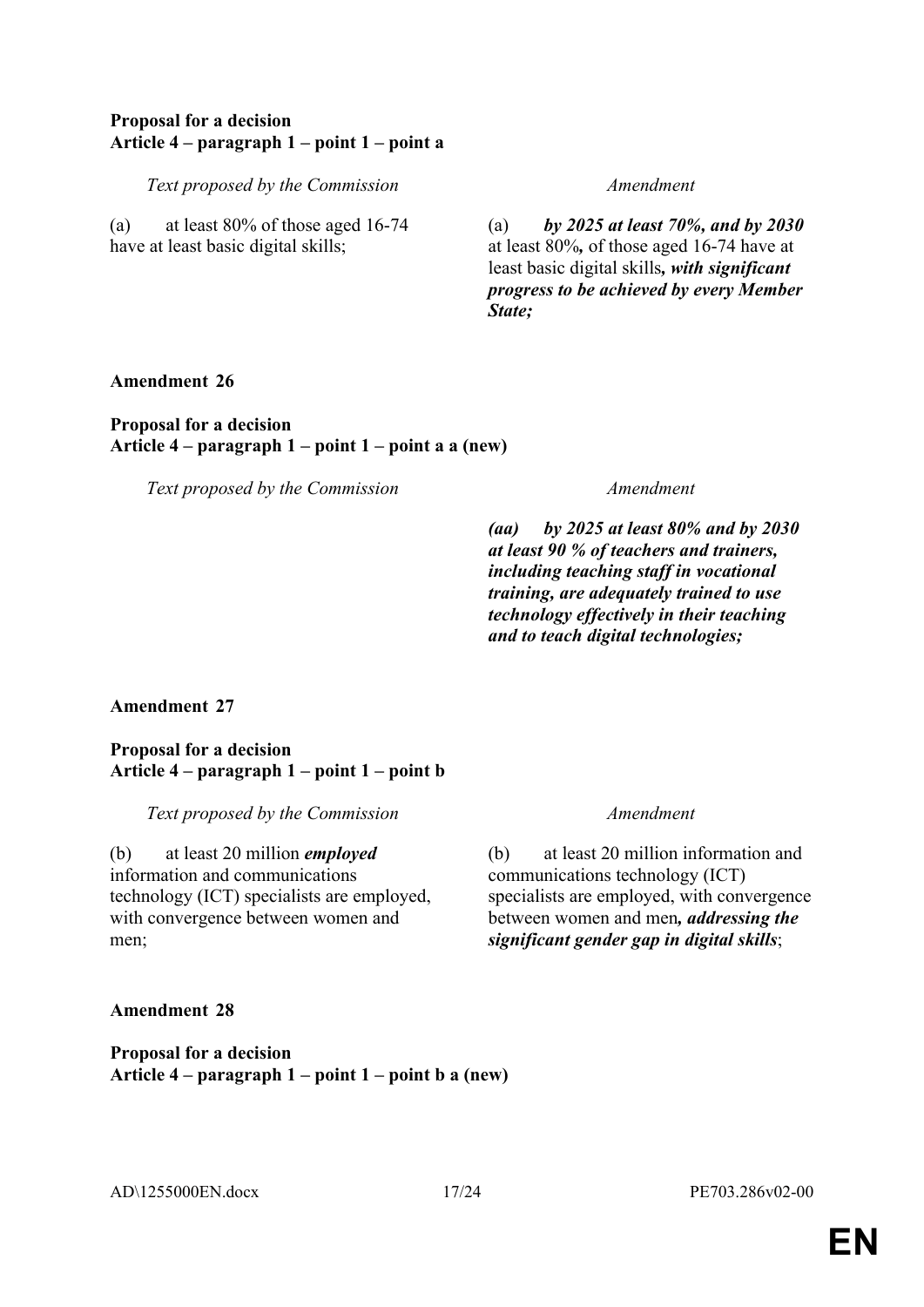*Text proposed by the Commission Amendment*

*(ba) at least 5% of women in higher education in each Member State are enrolled in ICT programmes or in interdisciplinary courses with an ICT component;*

**Amendment 29**

**Proposal for a decision Article 4 – paragraph 1 – point 2 – point a a (new)**

*Text proposed by the Commission Amendment*

*(aa) Gigabit internet connectivity and the necessary digital equipment is ensured in all educational institutions, with special attention to schools in rural areas;*

# **Amendment 30**

# **Proposal for a decision Article 4 – paragraph 1 – point 3 – point b**

*Text proposed by the Commission Amendment*

(b) more than 90% of Union Small and Medium Enterprises ('SME') reach at least a basic level of digital intensity;

(b) more than 90% of Union *Micro,* Small and Medium Enterprises ('SME') *in each Member State* reach at least a basic level of digital intensity;

# **Amendment 31**

**Proposal for a decision Article 4 – paragraph 1 – point 4 – point a**

*Text proposed by the Commission Amendment*

(a) 100% online accessible provision of key public services for Union citizens and businesses;

(a) 100% online accessible provision of key public *and private* services for Union citizens and businesses;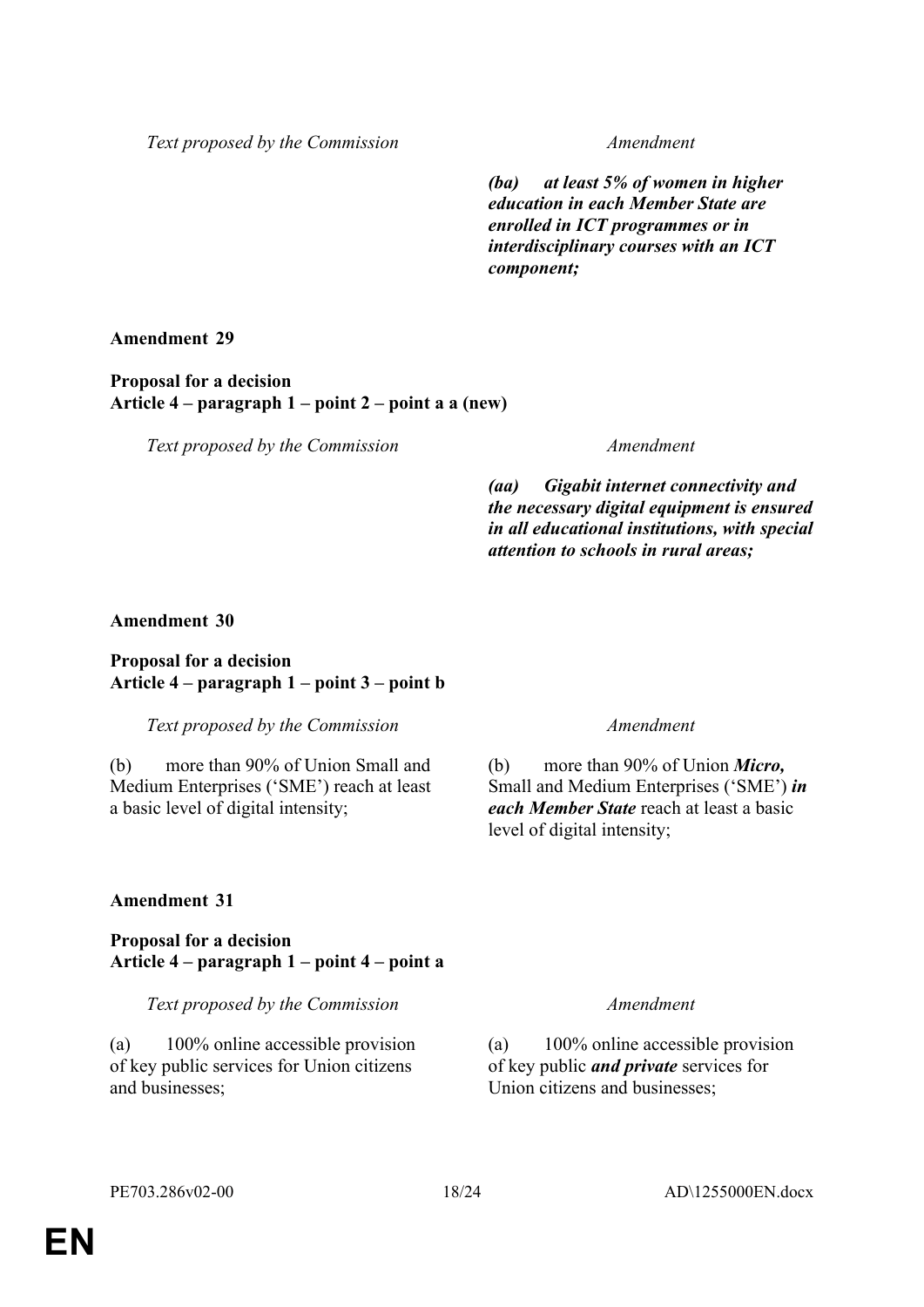### **Amendment 32**

# **Proposal for a decision Article 6 – paragraph 3 – point d**

*Text proposed by the Commission Amendment*

(d) interactions between and consistency of existing and planned policies, measures and actions.

(d) interactions between and consistency of existing and planned policies, measures and actions *including the state of play of Multi-Country Projects in the digital sector*.

# **Amendment 33**

# **Proposal for a decision Article 8 – paragraph 1**

### *Text proposed by the Commission Amendment*

(1) Member States and the Commission shall closely cooperate to identify ways to address deficiencies in areas where progress was insufficient to achieve one or more of the digital targets set out in Article 4 or where significant gaps and shortages have been identified based on the results of the report on the "State of the Digital Decade". This analysis shall take into account, in particular, the different capacities of Member States *to contribute* to some of the digital targets *and* the risk that delays on certain of these targets may have a detrimental effect on the achievement of other digital targets.

(1) Member States and the Commission shall closely cooperate to identify ways to address deficiencies in areas where progress was insufficient to achieve one or more of the digital targets set out in Article 4 or where significant gaps and shortages have been identified based on the results of the report on the "State of the Digital Decade". This analysis shall take into account, in particular, the different *economic, logistical and other* capacities of Member States *and their starting points for contributing* to some of the digital targets*, as well as* the risk that delays on certain of these targets may have a detrimental effect on the achievement of other digital targets.

# **Amendment 34**

# **Proposal for a decision Article 9 – paragraph 4**

*Text proposed by the Commission Amendment*

(4) In addition, where the Commission concludes that national measures are

AD\1255000EN.docx 19/24 PE703.286v02-00

(4) In addition, where the Commission concludes that national measures are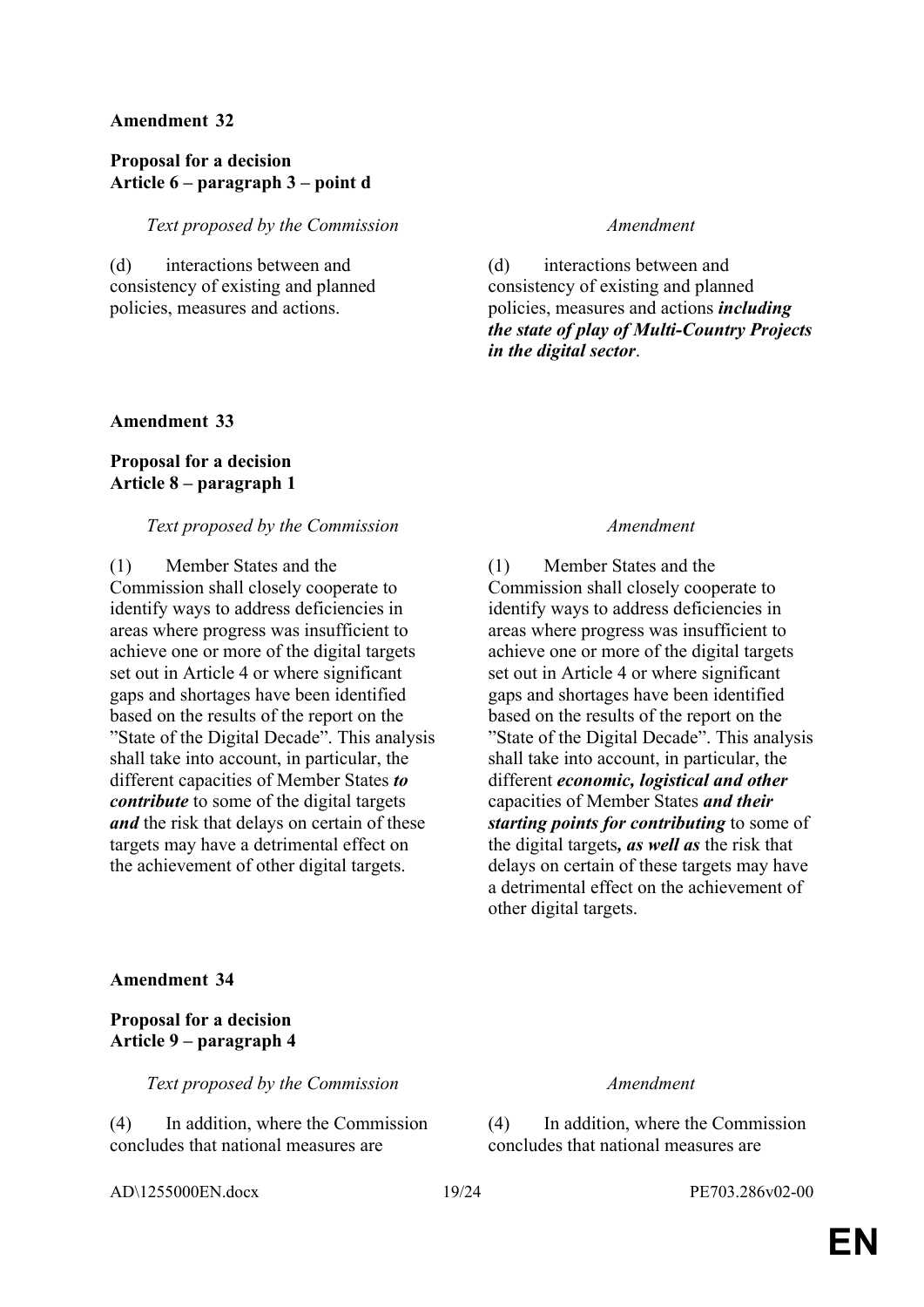insufficient and put at risk the timely achievement of the objectives and digital targets set out in this Decision, it may propose measures as appropriate and exercise its powers under the Treaties in order to ensure the collective achievement of those objectives and targets.

insufficient and put at risk the timely achievement of the objectives and digital targets set out in this Decision, it may propose *tailored* measures as appropriate and exercise its powers under the Treaties in order to ensure the collective achievement of those objectives and targets. *The Commission may also propose Multi-Country Projects in order to achieve the targets and objectives that are at risk of not being timely achieved, or if some measures would benefit from a coordinated approach.*

### **Amendment 35**

# **Proposal for a decision Article 11 – paragraph 1**

### *Text proposed by the Commission Amendment*

(1) The Commission shall closely cooperate with private and public stakeholders, including social partners, to collect information and develop recommended policies, measures and actions for the purposes of the implementation of this Decision.

(1) The Commission shall closely cooperate with private and public stakeholders, including *trade organisations, professional associations,*  social partners *and civil society*, to collect information and develop recommended policies, measures and actions for the purposes of the implementation of this **Decision** 

# **Amendment 36**

# **Proposal for a decision Article 11 – paragraph 2**

# *Text proposed by the Commission Amendment*

(2) The Member States shall cooperate with private and public stakeholders, including social partners, in line with the national legislation, when adopting their national Digital Decade strategic roadmaps and their adjustments.

(2) The Member States shall cooperate with private and public stakeholders, including *trade organisations, professional associations,* social partners *and civil society*, in line with the national legislation, when adopting their national Digital Decade strategic roadmaps and their adjustments.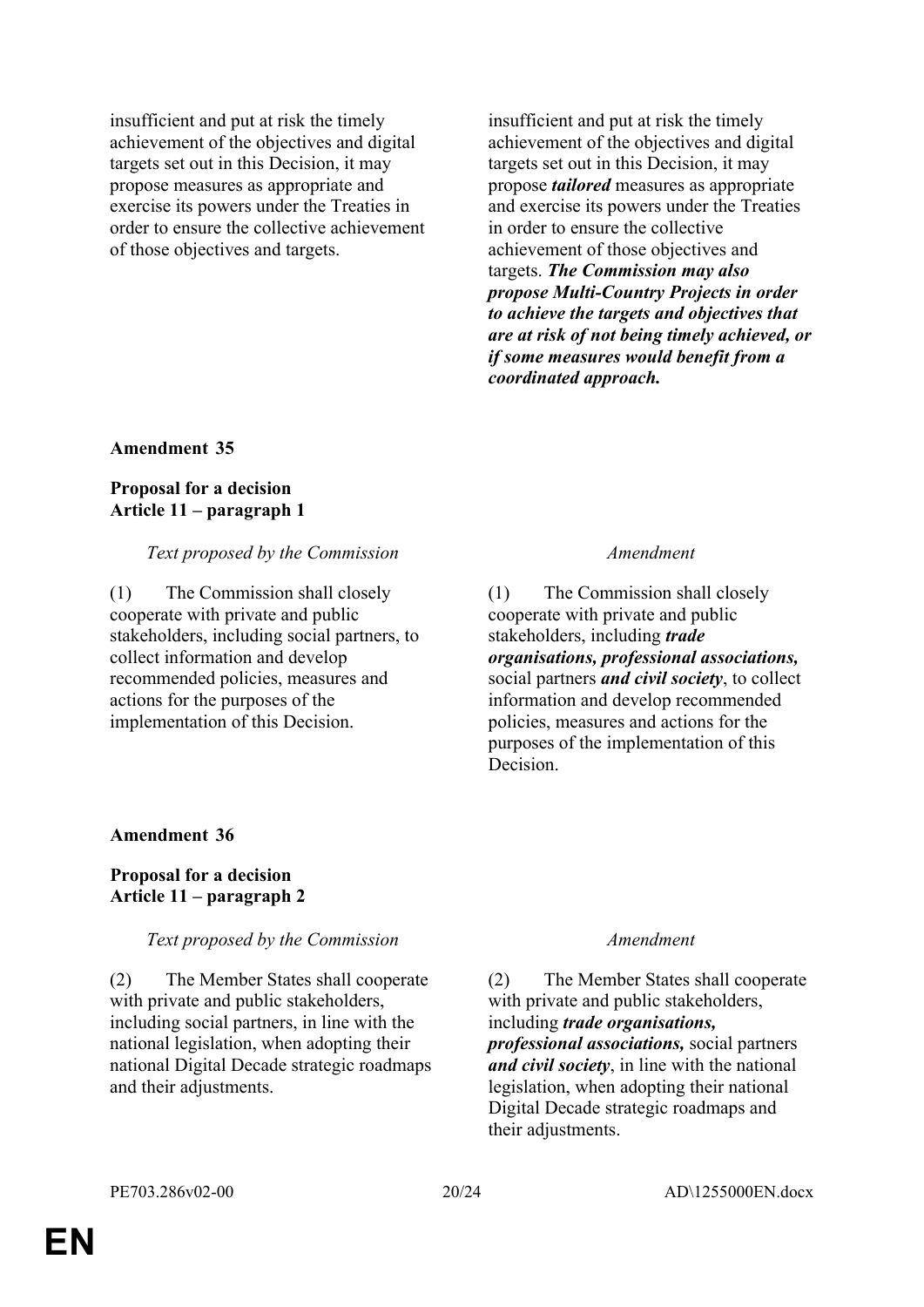# **Amendment 37**

# **Proposal for a decision Article 12 – paragraph 2 – point b**

# *Text proposed by the Commission Amendment*

(b) reinforcing the Union's technology excellence and industrial competitiveness in critical technologies, digital products, services and infrastructures that are essential for economic recovery and prosperity, for citizens' security and safety;

(b) reinforcing the Union's technology excellence and industrial competitiveness in critical technologies, digital products, services and infrastructures that are essential for economic recovery*, growth* and prosperity, for citizens' *democratic participation,* security and safety;

# **Amendment 38**

**Proposal for a decision Article 12 – paragraph 2 – point e a (new)**

*Text proposed by the Commission Amendment*

# *(ea) ensuring the convergence of the digital infrastructure;*

# **Amendment 39**

**Proposal for a decision Article 13 – paragraph 4 – point g a (new)**

*Text proposed by the Commission Amendment*

# *(ga) the European Commission;*

# **Amendment 40**

# **Proposal for a decision Article 13 – paragraph 4 – point g b (new)**

*Text proposed by the Commission Amendment*

*(gb) the European Research Infrastructure Consortia under the* 

AD\1255000EN.docx 21/24 PE703.286v02-00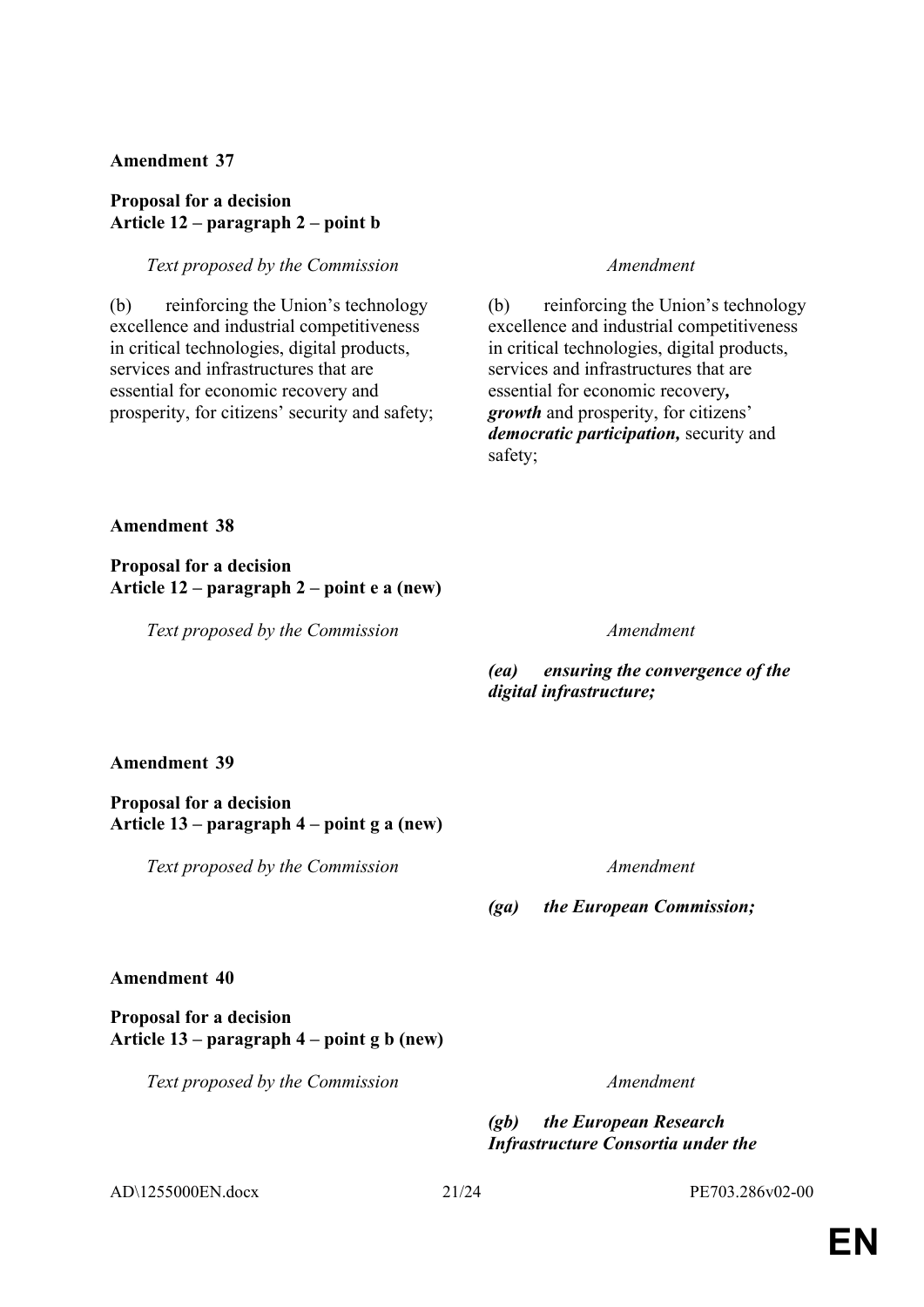# *coordination of the European Commission.*

**Amendment 41**

**Proposal for a decision Article 23 a (new)**

*Text proposed by the Commission Amendment*

*Article 23a*

*Synergies and complementarities with other Union programmes and policies in the field of education, training and research*

*At the Union level, the 2030 Policy Programme "Path to the Digital Decade" shall have a transversal approach with a view to creating synergies between the various Union programmes and initiatives of relevance to the objectives and targets concerning digital skills, taking into account the limited available budgetary resources in the 2021-2027 Multiannual Financial Framework and the existing and new actions.*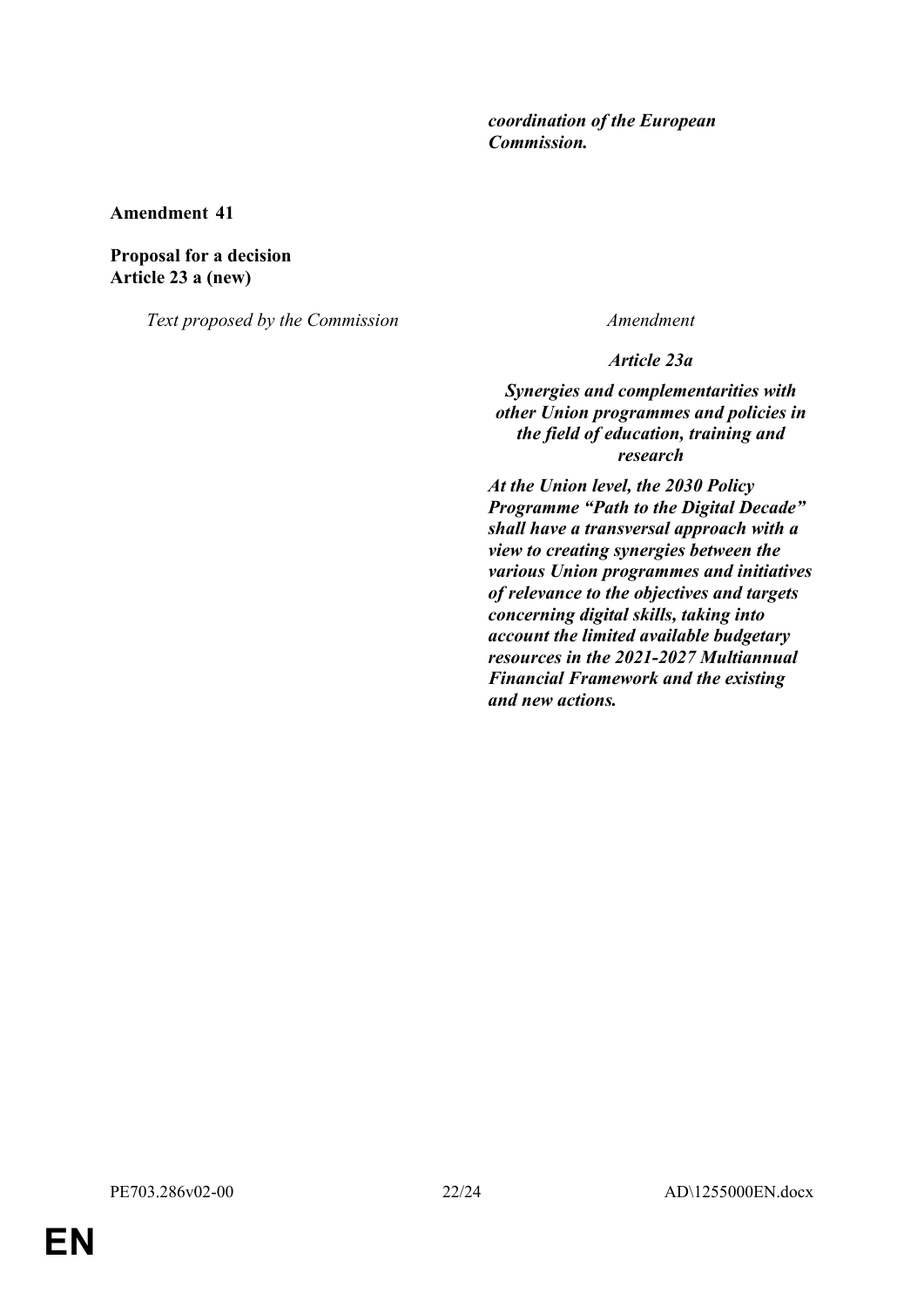# **PROCEDURE – COMMITTEE ASKED FOR OPINION**

| <b>Title</b>                                              | Establishing the 2030 Policy Programme "Path to the Digital Decade"                                                                                                                                                                                                                                                                                                                                                                                                                                                 |
|-----------------------------------------------------------|---------------------------------------------------------------------------------------------------------------------------------------------------------------------------------------------------------------------------------------------------------------------------------------------------------------------------------------------------------------------------------------------------------------------------------------------------------------------------------------------------------------------|
| <b>References</b>                                         | $COM(2021)0574 - C9-0359/2021 - 2021/0293(COD)$                                                                                                                                                                                                                                                                                                                                                                                                                                                                     |
| <b>Committee responsible</b><br>Date announced in plenary | <b>ITRE</b><br>18.10.2021                                                                                                                                                                                                                                                                                                                                                                                                                                                                                           |
| <b>Opinion by</b><br>Date announced in plenary            | <b>CULT</b><br>18.10.2021                                                                                                                                                                                                                                                                                                                                                                                                                                                                                           |
| Rapporteur for the opinion<br>Date appointed              | Sabine Verheyen<br>14.12.2021                                                                                                                                                                                                                                                                                                                                                                                                                                                                                       |
| <b>Discussed in committee</b>                             | 7.2.2022                                                                                                                                                                                                                                                                                                                                                                                                                                                                                                            |
| Date adopted                                              | 25.4.2022                                                                                                                                                                                                                                                                                                                                                                                                                                                                                                           |
| <b>Result of final vote</b>                               | 29<br>$+$ :<br>0<br>$-$ :<br>0:                                                                                                                                                                                                                                                                                                                                                                                                                                                                                     |
| Members present for the final vote                        | Asim Ademov, Andrea Bocskor, Ilana Cicurel, Gianantonio Da Re,<br>Laurence Farreng, Tomasz Frankowski, Romeo Franz, Alexis<br>Georgoulis, Catherine Griset, Sylvie Guillaume, Hannes Heide, Irena<br>Joveva, Petra Kammerevert, Niyazi Kizilyürek, Predrag Fred Matić,<br>Dace Melbārde, Victor Negrescu, Niklas Nienaß, Peter Pollák, Diana<br>Riba i Giner, Marcos Ros Sempere, Monica Semedo, Andrey Slabakov,<br>Massimiliano Smeriglio, Michaela Šojdrová, Sabine Verheyen,<br>Theodoros Zagorakis, Milan Zver |
| Substitutes present for the final vote                    | Alexander Bernhuber, Elżbieta Kruk                                                                                                                                                                                                                                                                                                                                                                                                                                                                                  |